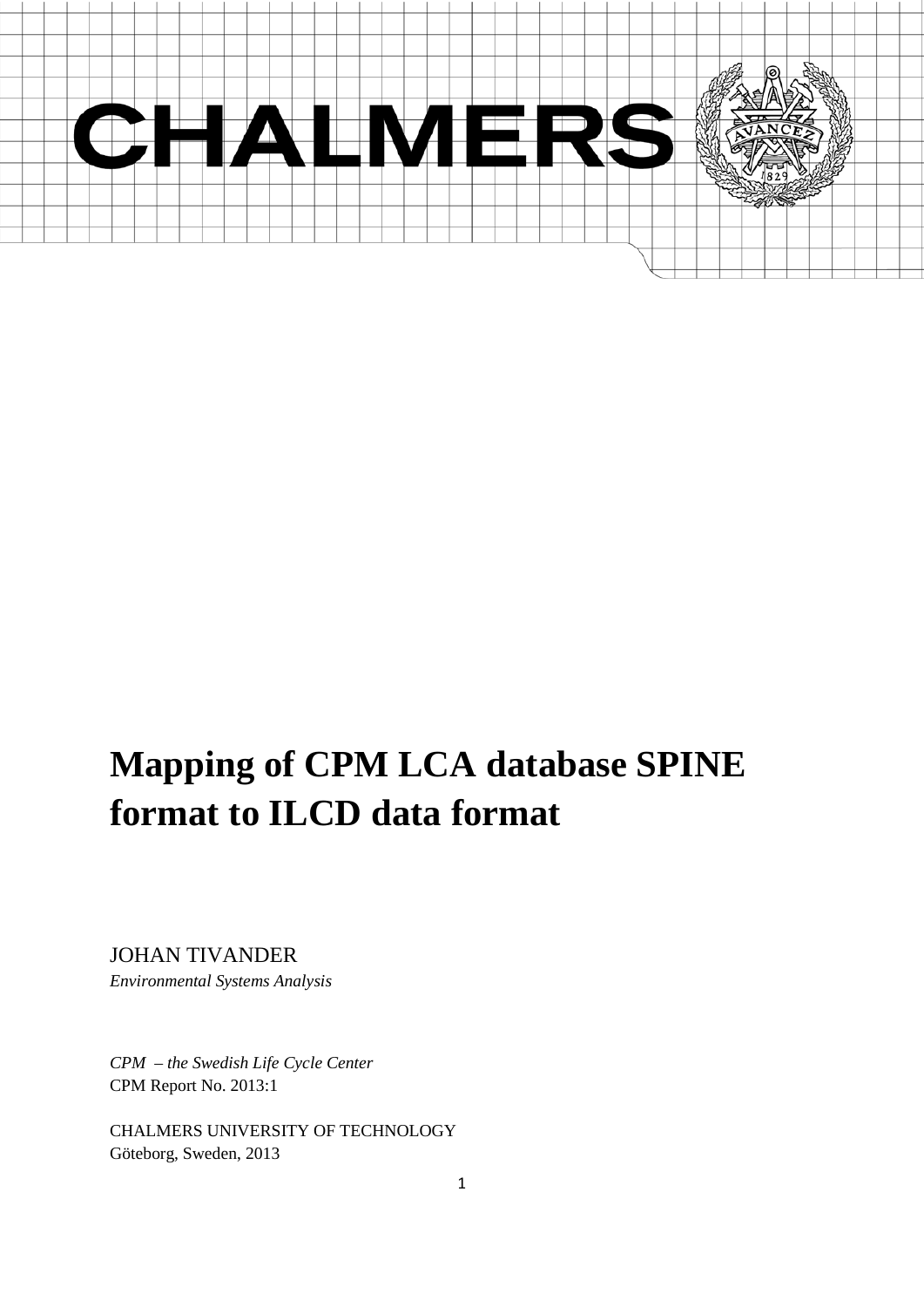## Acknowledgements

The project participants would like to express their gratitude to Vinnova for the financial support.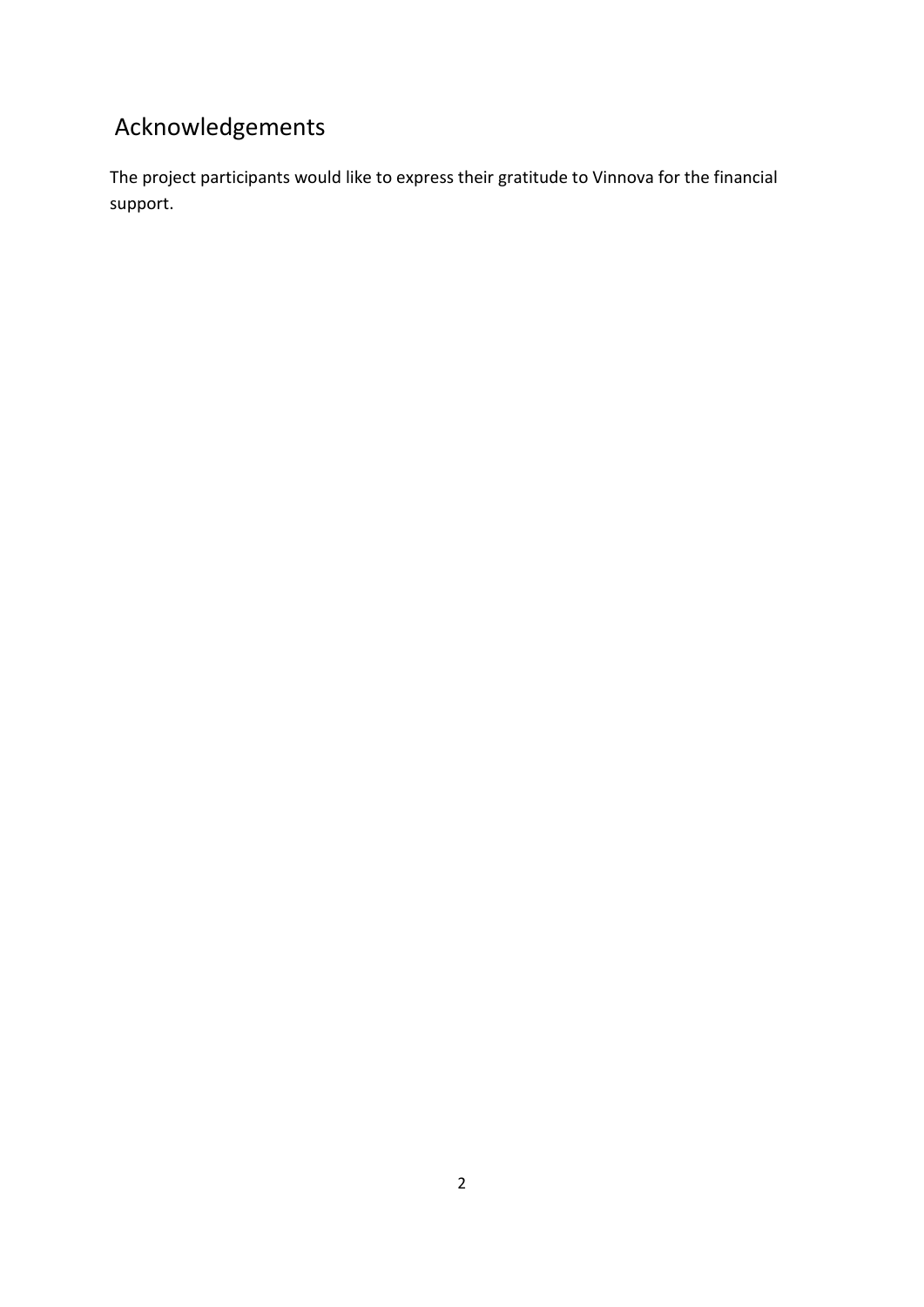## **Introduction**

In the project "Life cycle data conversion to international standard" financed by Vinnova in 2012 (see project description in Appendix B), the main goal was to produce a conversion function that enables LCI data to be downloaded in ILCD format from the CPM Database. This report defines the mapping from SPINE formatted data in CPM LCA Database to the ILCD format implemented in the conversion function.

## **Mapping definition from SPINE to ILCD**

The mapping is based on the implementation of SPINE in CPM LCA Database (CPM 2013), the original definition of SPINE (Carlson et al 1995), the mapping between SPINE and ISO/TS 14048 (Tivander et al 2003), and the ILCD SDK development aid documents (EC-JRC 2013).

The mapping from each relevant SPINE database table and field is described in table 1. In addition to this preset text (or automatically generated GUID identifiers) are added to several ILCD fields described in table 2. A number of permanent xml reference files for definition of flow properties, contacts, etc. have also been created.

The implementated code based on the mapping is found in Appendix A.

Carlson R, Löfgren G, Steen B, et al, 1995, "SPINE – a relation database structure for life cycle assessments.", Technical and Environmental Planning, Chalmers University of Technology, Gothenburg, Sweden

CPM 2013, "CPM LCA Database", public LCA database, onlin[e http://cpmdatabase.cpm.chalmers.se](http://cpmdatabase.cpm.chalmers.se/)

Tivander J, Carlson R, Erlandsson M, Flemström K, Pålsson A-C, Tidstrand U, 2003, "Data format mapping between SPINE and ISO/TS 14048", CPM report 2003:8

EC-JRC, 2012, "The ILCD data set format SDK (ILCD Format SDK 1.1 Maintenance Release (MR) 2)", programming development support files, online: http://lca.jrc.ec.europa.eu/lcainfohub/developerPage.vm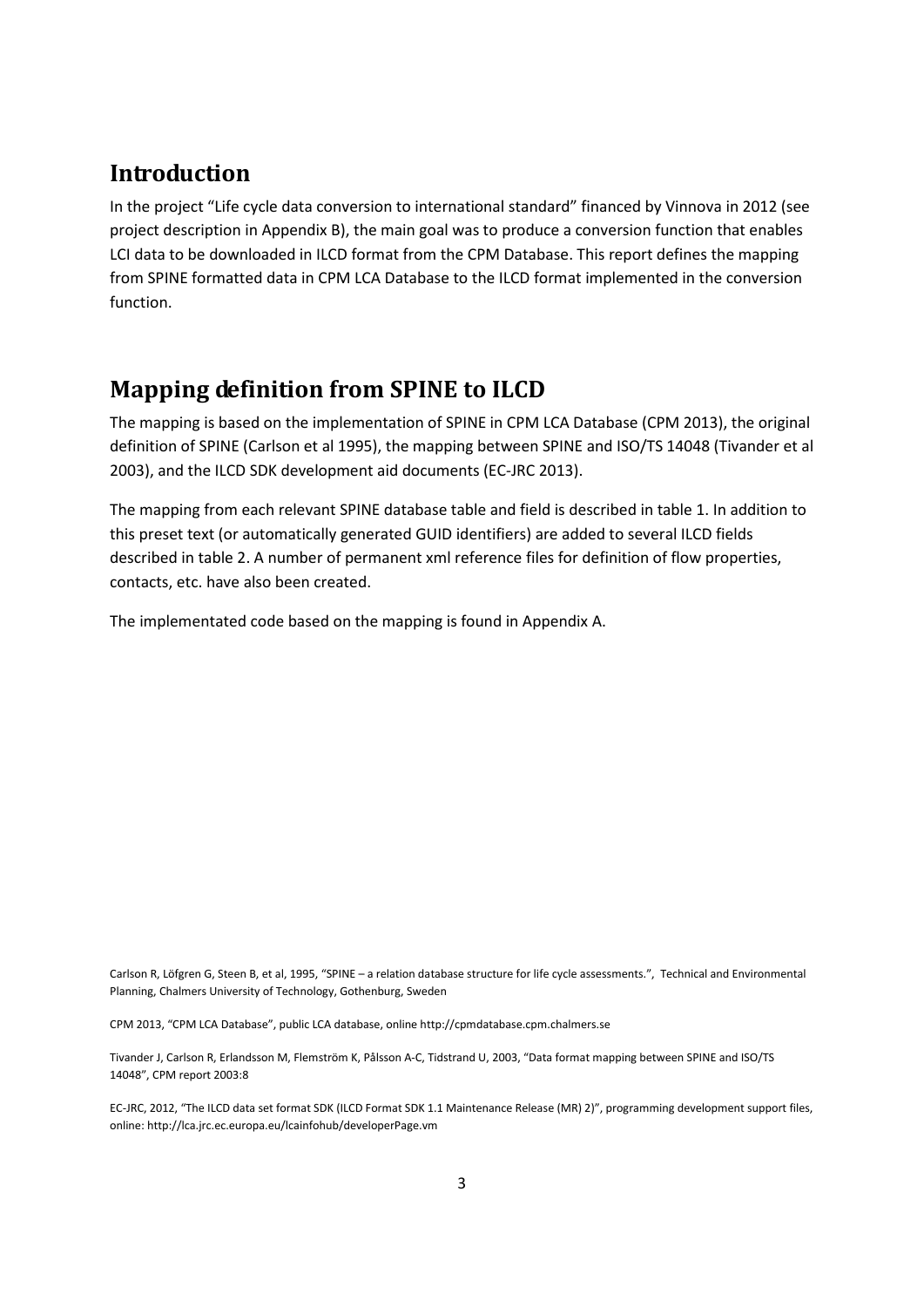#### Table 1 Mapping from SPINE to ILCD

|                            | <b>From SPINE</b>                     | ->                | <b>To ILCD field</b>                                                              | <b>Mapping Comment</b>                                                                                                                                                                                                                                                                                                                                                                                                                                                                                                                                                                                                                                                                                                                                                                                                                           |
|----------------------------|---------------------------------------|-------------------|-----------------------------------------------------------------------------------|--------------------------------------------------------------------------------------------------------------------------------------------------------------------------------------------------------------------------------------------------------------------------------------------------------------------------------------------------------------------------------------------------------------------------------------------------------------------------------------------------------------------------------------------------------------------------------------------------------------------------------------------------------------------------------------------------------------------------------------------------------------------------------------------------------------------------------------------------|
| <b>CPM LCA Database</b>    | <b>SPINE Database table and field</b> |                   |                                                                                   |                                                                                                                                                                                                                                                                                                                                                                                                                                                                                                                                                                                                                                                                                                                                                                                                                                                  |
| <b>Administrative data</b> |                                       |                   |                                                                                   |                                                                                                                                                                                                                                                                                                                                                                                                                                                                                                                                                                                                                                                                                                                                                                                                                                                  |
| ObjectOfStudy Id           | ObjectOfStudy.Id                      | Never             |                                                                                   | Not mapped. See Activity.Id                                                                                                                                                                                                                                                                                                                                                                                                                                                                                                                                                                                                                                                                                                                                                                                                                      |
| Activity Id                | Activity.Id                           | Always            | Administrative information - Publication<br>and ownership - RegistrationNumber    | Activity.Id is sufficient identifier of a process data set as it is a 1 to 1<br>mapping between ObjectOfStudy.Id and Activity.Id in CPM LCA<br>Database                                                                                                                                                                                                                                                                                                                                                                                                                                                                                                                                                                                                                                                                                          |
| Finished                   | Activity.Finished                     | Never             |                                                                                   | Only processes with Activity. Finished value "yes" are published in<br><b>CPM LCA Database</b>                                                                                                                                                                                                                                                                                                                                                                                                                                                                                                                                                                                                                                                                                                                                                   |
| Date Completed             | Inventory.DateCompleted               | If data<br>exists | Administrative information - Data entry by<br>- Other content                     | Mapped together with fixed text: "Original CPM LCA Database<br>dataset completed: " [Date Completed]                                                                                                                                                                                                                                                                                                                                                                                                                                                                                                                                                                                                                                                                                                                                             |
|                            |                                       | If data<br>exists | Administrative information - Publication<br>and ownership - Date of last revision | Identical.                                                                                                                                                                                                                                                                                                                                                                                                                                                                                                                                                                                                                                                                                                                                                                                                                                       |
| Copyright                  | Inventory.Copyright                   | Never             |                                                                                   | Not mapped. The ILCD Administrative information - Publication and<br>Ownership - Copyright? is set to fixed value: "true".<br>Furthermore the ILCD Administrative information - Publication and<br>Ownership - Access and use restrictions is set to fixed value: "The<br>CPM LCA Database is the property of the CPM consortium partners.<br>Since year 2008 the CPM LCA Database is accessible free of charge<br>through the website http://cpmdatabase.cpm.chalmers.se. Any<br>commercial redistribution of data originating from CPM LCA<br>Database; either in separate parts or complete database; either in<br>the data formats provided at this website or translated into other<br>formats; is not allowed without a prior written agreement with the<br>CPM consortium." based on the Copyright statement text of CPM LCA<br>Database. |
| Availability               | Inventory.Availability                | Never             |                                                                                   | Not mapped. CPM LCA Database data is always public. ILCD<br>Administrative information - Publication and Ownership - Access is<br>the best matching concept which is mapped with fixed text (see<br>above).                                                                                                                                                                                                                                                                                                                                                                                                                                                                                                                                                                                                                                      |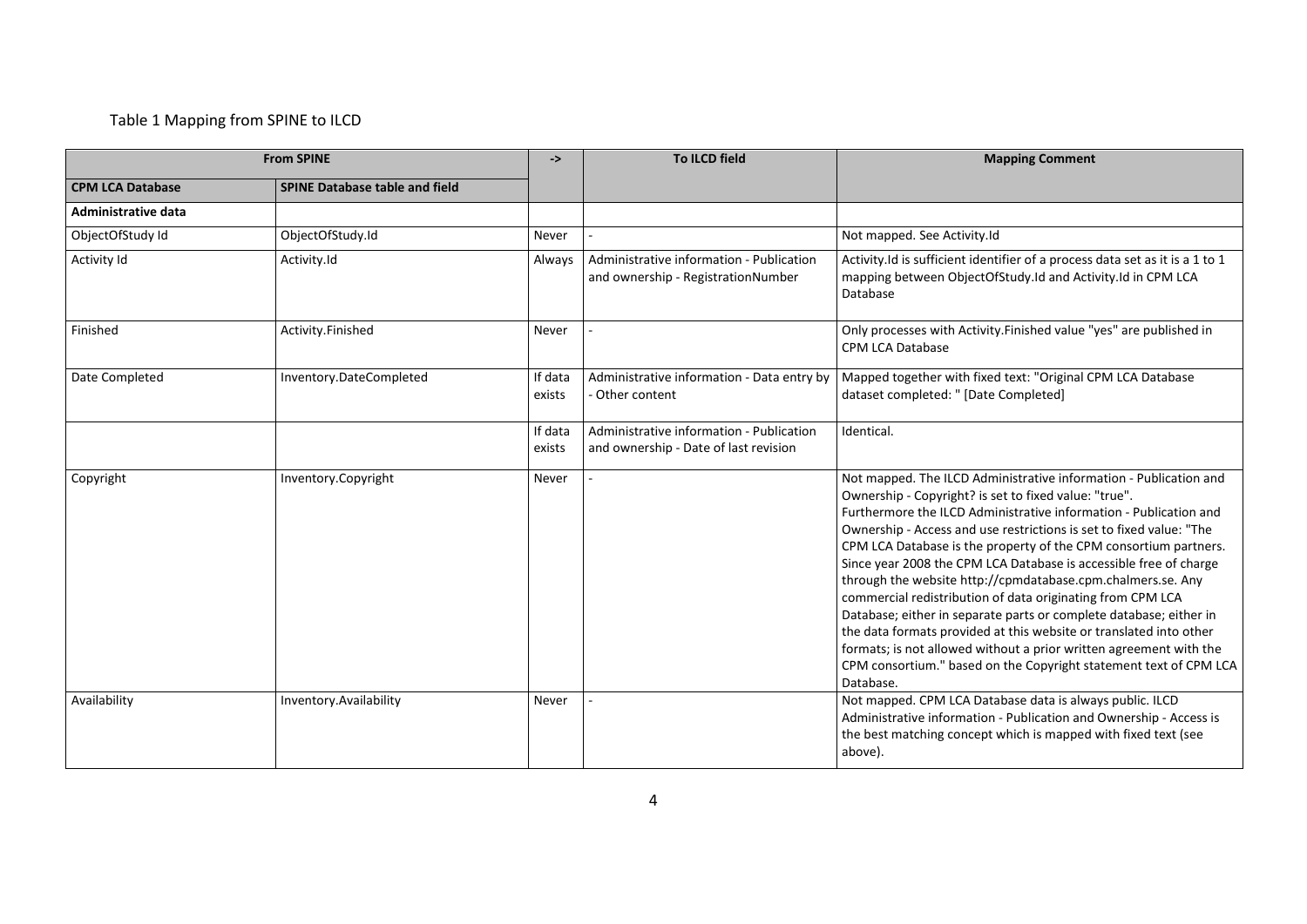|                              | <b>From SPINE</b>                       |                   | <b>To ILCD field</b>                                                                                                                                         | <b>Mapping Comment</b>                                                                                                                                                                                                                                                                          |
|------------------------------|-----------------------------------------|-------------------|--------------------------------------------------------------------------------------------------------------------------------------------------------------|-------------------------------------------------------------------------------------------------------------------------------------------------------------------------------------------------------------------------------------------------------------------------------------------------|
| <b>CPM LCA Database</b>      | <b>SPINE Database table and field</b>   |                   |                                                                                                                                                              |                                                                                                                                                                                                                                                                                                 |
| <b>Technical system data</b> |                                         |                   |                                                                                                                                                              |                                                                                                                                                                                                                                                                                                 |
| Process Name                 | ObjectOfStudy.Name                      | Always            | Process information - Key Data Set<br>Information - Name - Base name                                                                                         | Identical.                                                                                                                                                                                                                                                                                      |
| <b>Functional Unit</b>       | Inventory.FunctionalUnit                | Always            | Process information - Key Data Set<br>Information - Name - Quantitative product<br>or process properties                                                     | Identical.                                                                                                                                                                                                                                                                                      |
|                              |                                         | Always            | Process information - Quantitative<br>reference - Functional unit, Production<br>period, or Other parameter                                                  | Identical.                                                                                                                                                                                                                                                                                      |
| Process Type                 | ObjectOfStudy.Category                  | Always            | Modelling and validation - LCI method and<br>allocation - Other content                                                                                      | Identical.                                                                                                                                                                                                                                                                                      |
| <b>Site</b>                  | JuridicalPerson via ObjectOfStudy.Site  | If data<br>exists | Process information - Key Data Set<br>Information - Geographical<br>representativeness - Sub-location(s) -<br>Geographical representativeness<br>description | Concatenated string of all fields in table JuridicalPerson. The location<br>attribute of ILCD Sub-location(s) is set to "GLO".                                                                                                                                                                  |
| Sector                       | ObjectOfStudy.Sector                    | If data<br>exists | Process information - Key Data Set<br>Information - Classification () - Class name                                                                           | ILCD Class name - Hierarchy level attribute get a fixed value: "1".<br>Note: it seems the ILCD schema implementation does not fully match<br>the ILCD ProcessDataSet definition. The classification system and the<br>hierarcy level is not shown in the html output rendered by the<br>schema. |
| Owner                        | JuridicalPerson via ObjectOfStudy.Owner | If data<br>exists | Process information - Key Data Set<br>Information - Technological<br>representativeness - Technology<br>description including background system              | Mapped as a concatenated string of all fields in table JuridicalPerson.<br>Concatenated with ObjectOfStudy.Function and fixed string: "Owner:<br>$^{\rm n}.$                                                                                                                                    |
| Function                     | ObjectOfStudy.Function                  | Always            | Process information - Key Data Set<br>Information - Technological<br>representativeness - Technology<br>description including background system              | Always mapped but also concatenated with ObjectOfStudy.Owner if<br>Owner data exists.                                                                                                                                                                                                           |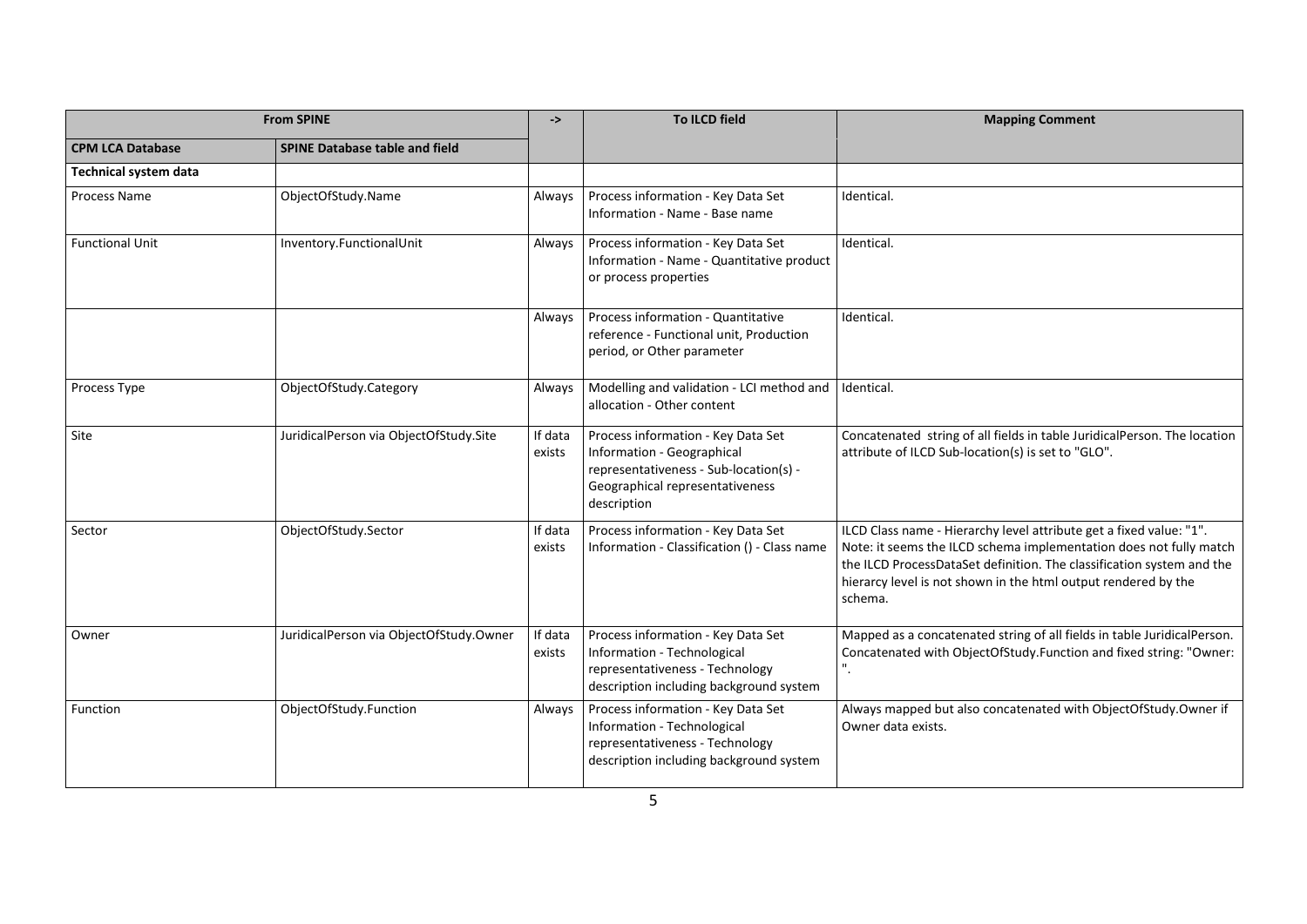| <b>From SPINE</b>                  |                                       | ->                | To ILCD field                                                                                                                                         | <b>Mapping Comment</b>                                                |
|------------------------------------|---------------------------------------|-------------------|-------------------------------------------------------------------------------------------------------------------------------------------------------|-----------------------------------------------------------------------|
| <b>CPM LCA Database</b>            | <b>SPINE Database table and field</b> |                   |                                                                                                                                                       |                                                                       |
| System boundary data               |                                       |                   |                                                                                                                                                       |                                                                       |
| <b>Functional Unit Explanation</b> | Inventory.FUExplanation               | If data<br>exists | Process information - Quantitative<br>reference - Other content                                                                                       | Identical.                                                            |
| Nature Boundary                    | Inventory.NatureBoundary              | If data<br>exists | Process information - Key Data Set<br>Information - Technological<br>representativeness - Other content                                               | Mapped if SPINE data exists. Concatenated with Other Boundaries.      |
| Time Boundary                      | Inventory.TimeBoundary                | If data<br>exists | Process information - Key Data Set<br>Information - Time representativeness -<br>Reference year                                                       | Mapped here if Time Boundary can be converted to a Date format.       |
|                                    |                                       | If data<br>exists | Process information - Key Data Set<br>Information - Time representativeness -<br>Time representativeness description                                  | Mapped here if Time Boundary cannot be converted to a Date<br>format. |
| Geographical Boundary              | Inventory.GeographicalBoundary        | If data<br>exists | Process information - Key Data Set<br>Information - Geographical<br>representativeness - Location -<br>Geographical representativeness<br>description | The location attribute of ILCD Location is set to "GLO".              |
| <b>Other Boundaries</b>            | Inventory.OtherBoundaries             | If data<br>exists | Process information - Key Data Set<br>Information - Technological<br>representativeness - Other content                                               | Concatenated with Nature Boundary.                                    |
| Allocations                        | Inventory.Allocations                 | If data<br>exists | Modelling and validation - LCI method and<br>allocation -Deviations from LCI method<br>approaches / explanations                                      | Concatenated with System Expansions                                   |
| <b>System Expansions</b>           | Inventory.LateralExpansion            | If data<br>exists | Modelling and validation - LCI method and<br>allocation -Deviations from LCI method<br>approaches / explanations                                      | <b>Concatenated with Allocations</b>                                  |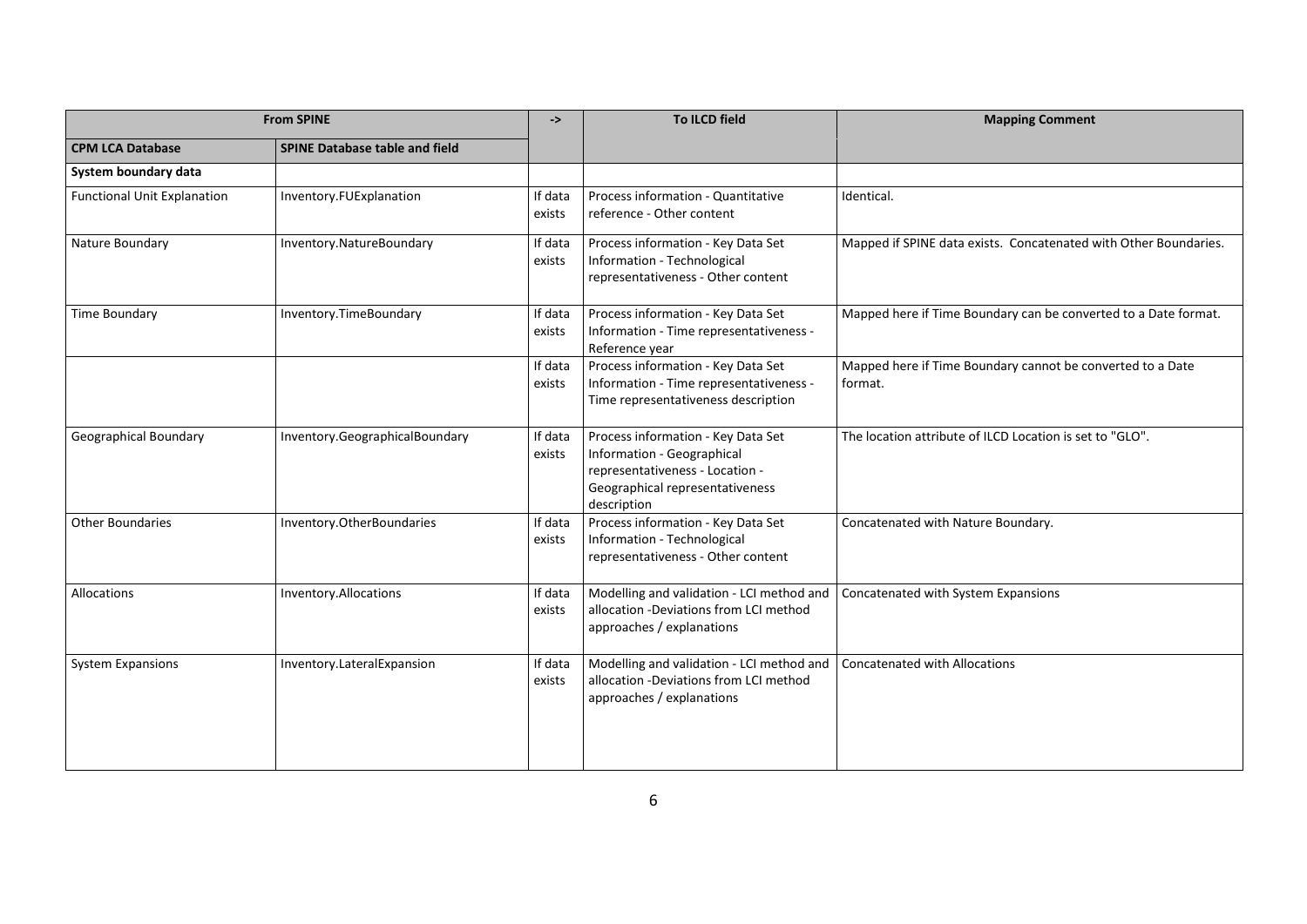|                                   | <b>From SPINE</b>                     |                   | To ILCD field                                                                                                                | <b>Mapping Comment</b>                                                                                                          |
|-----------------------------------|---------------------------------------|-------------------|------------------------------------------------------------------------------------------------------------------------------|---------------------------------------------------------------------------------------------------------------------------------|
| <b>CPM LCA Database</b>           | <b>SPINE Database table and field</b> |                   |                                                                                                                              |                                                                                                                                 |
| <b>General Flow Metadata</b>      |                                       |                   |                                                                                                                              |                                                                                                                                 |
| <b>General Activity QMetaData</b> | QMetaData Activity.Metald             | Never             |                                                                                                                              |                                                                                                                                 |
| Date Conceived                    | QMetaData.DateConceived               | If data<br>exists | Modelling and validation - Data sources,<br>treatment, and representativeness - Data<br>selection and combination principles | Concatenated with all QMD fields but Literature reference.<br>Concatenated with fixed value: "See general comment on data set". |
| Data Type                         | QMetaData.DataType                    | If data<br>exists | Modelling and validation - Data sources,<br>treatment, and representativeness - Data<br>selection and combination principles | Concatenated with all QMD fields but Literature reference.<br>Concatenated with fixed value: "See general comment on data set". |
| Method                            | QMetaData.Method                      | If data<br>exists | Modelling and validation - Data sources,<br>treatment, and representativeness - Data<br>selection and combination principles | Concatenated with all QMD fields but Literature reference.<br>Concatenated with fixed value: "See general comment on data set". |
| Literature Reference              | QMetaData.LitteratureRef              | If data<br>exists | Modelling and validation - Data sources,<br>treatment, and representativeness - Data<br>source(s) used for this data set     | Mapped only to ILCD shortDescription element. No URI defined.                                                                   |
| Represents                        | QMetaData.Represents                  | If data<br>exists | Modelling and validation - Data sources,<br>treatment, and representativeness - Data<br>selection and combination principles | Concatenated with all QMD fields but Literature reference.<br>Concatenated with fixed value: "See general comment on data set". |
| <b>Notes</b>                      | QMetaData.Notes                       | If data<br>exists | Modelling and validation - Data sources,<br>treatment, and representativeness - Data<br>selection and combination principles | Concatenated with all QMD fields but Literature reference.<br>Concatenated with fixed value: "See general comment on data set". |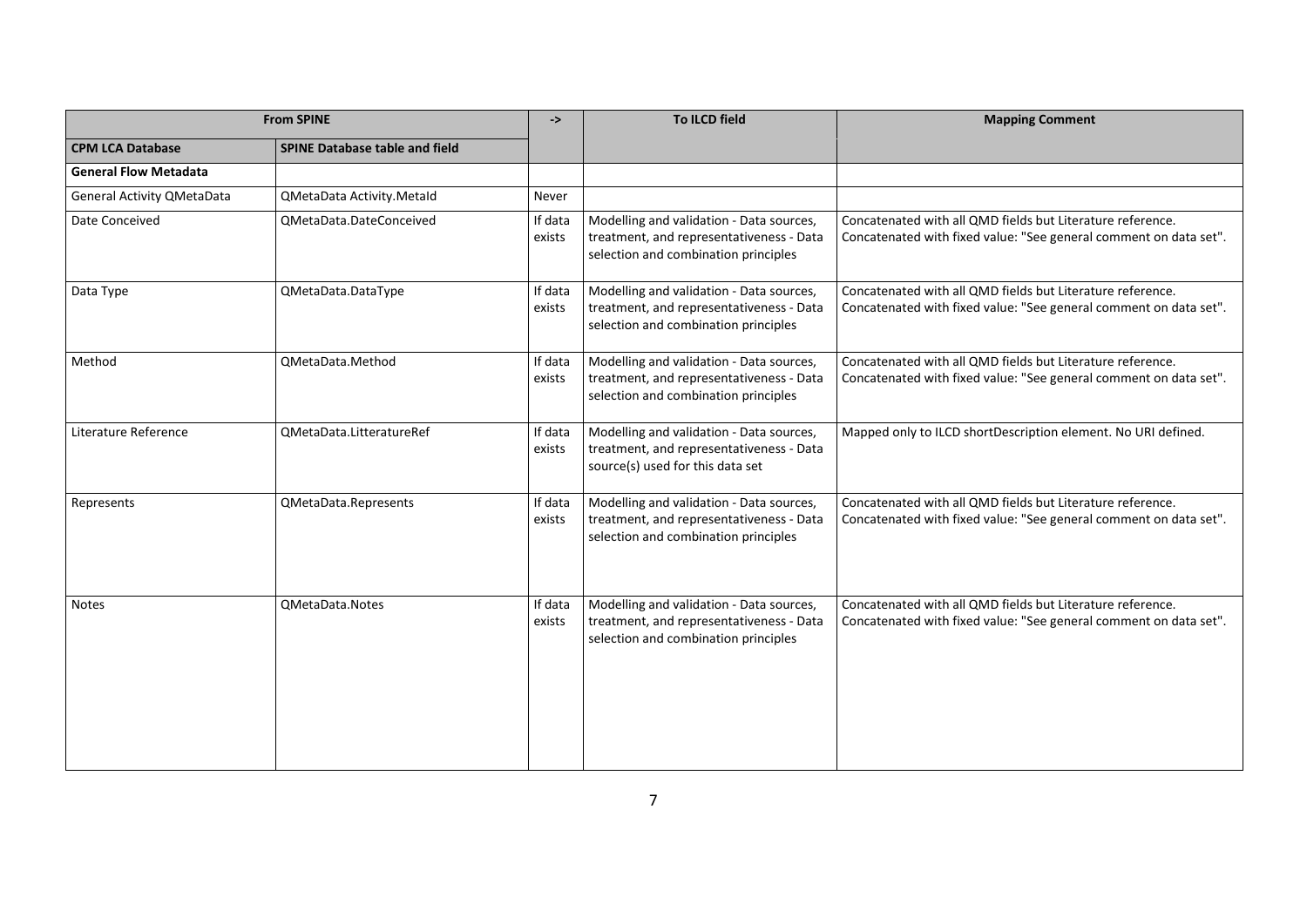| <b>From SPINE</b>         |                                               | ->                | <b>To ILCD field</b>                                                                          | <b>Mapping Comment</b>                                                                                             |
|---------------------------|-----------------------------------------------|-------------------|-----------------------------------------------------------------------------------------------|--------------------------------------------------------------------------------------------------------------------|
| <b>CPM LCA Database</b>   | <b>SPINE Database table and field</b>         |                   |                                                                                               |                                                                                                                    |
| <b>Specific flow data</b> |                                               |                   |                                                                                               |                                                                                                                    |
| <b>Flow Number</b>        | Flow.FlowNumber                               | Always            | Inputs and Outputs - Inputs and Outputs -<br>Data set internal ID                             | Identical.                                                                                                         |
| Direction                 | Flow.Subtype                                  | Always            | Inputs and Outputs - Inputs and Outputs<br><b>Exchange direction</b>                          | Identical.                                                                                                         |
|                           |                                               | Always            | FLOW DATA SET: Flow information - Data<br>set information - Elementary flow<br>categorization | If elementary flow. Translated as "from" if input or as "to" if output.<br>See Flow Type.                          |
|                           |                                               | Always            | FLOW DATA SET: Flow information - Data<br>set information - Classification                    | If non elementary flow. Translated as "from" if input or as "to" if<br>output. See Flow Type.                      |
| Flow Type                 | Flow.Category                                 | Always            | FLOW DATA SET: Flow information - Data<br>set information - Elementary flow<br>categorization | If elementary flow. Concatenated with Direction and Environment:<br>[Flow Type] [to/from] [Environment]            |
|                           |                                               | Always            | FLOW DATA SET: Flow information - Data<br>set information - Classification                    | If non elementary flow. Concatenated with Direction and<br>Environment: [Flow Type] [to/from] [Environment]        |
| Substance                 | Substance.DefaultName via<br>Flow.SubstanceId | Always            | Inputs and Outputs - Inputs and Outputs -<br>Flow                                             | To ILCD element common: short Description displays as text of the link<br>to corresponding FLOW DATA SET xml file. |
|                           |                                               | Always            | FLOW DATA SET: Flow information - Data<br>set information - Name - Base name                  | Identical.                                                                                                         |
| Quantity                  | Flow.Quantity                                 | If data<br>exists | Inputs and Outputs - Inputs and Outputs<br>Mean amount                                        | Recalculated to match ILCD standard unit if SPINE data is given in<br>other unit.                                  |
|                           |                                               | If data<br>exists | Inputs and Outputs - Inputs and Outputs -<br>Resulting amount                                 | Recalculated to match ILCD standard unit if SPINE data is given in<br>other unit.                                  |
| Min                       | Flow.QuantityMin                              | If data<br>exists | Inputs and Outputs - Inputs and Outputs<br>Minimum amount                                     | Recalculated to match ILCD standard unit if SPINE data is given in<br>other unit.                                  |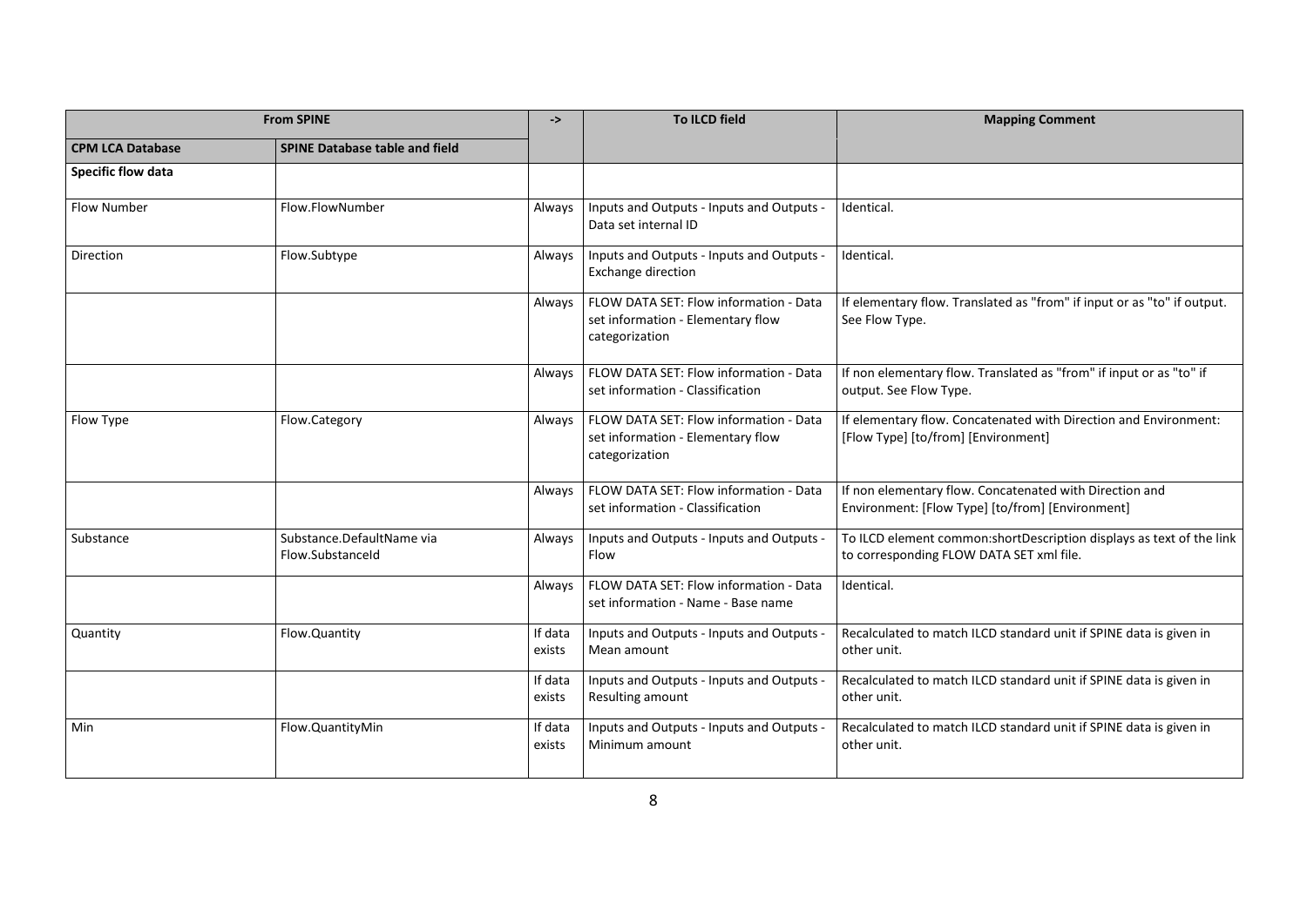| <b>From SPINE</b>       |                                             | $\rightarrow$     | <b>To ILCD field</b>                                                                          | <b>Mapping Comment</b>                                                                                                                                           |
|-------------------------|---------------------------------------------|-------------------|-----------------------------------------------------------------------------------------------|------------------------------------------------------------------------------------------------------------------------------------------------------------------|
| <b>CPM LCA Database</b> | <b>SPINE Database table and field</b>       |                   |                                                                                               |                                                                                                                                                                  |
| Max                     | Flow.QuantityMax                            | If data<br>exists | Inputs and Outputs - Inputs and Outputs -<br>Maximum amount                                   | Recalculated to match ILCD standard unit if SPINE data is given in<br>other unit.                                                                                |
| Sdev                    | Flow.StandardDeviation                      | Never             |                                                                                               |                                                                                                                                                                  |
| Unit                    | Flow.Unit                                   | Always            | FLOW DATA SET: Quantitative reference -<br>Reference flow property                            | Translated to corresponding ILCD standard unit if SPINE data is<br>another unit. Mapped as uri reference to permanent ILCD formatted<br>flow property xml files. |
| Environment             | Flow.ImpactMedia                            | Always            | FLOW DATA SET: Flow information - Data<br>set information - Elementary flow<br>categorization | If elementary flow. Concatenated with Direction and Environment:<br>[Flow Type] [to/from] [Environment]                                                          |
|                         |                                             | Always            | FLOW DATA SET: Flow information - Data<br>set information - Classification                    | If non elementary flow. Concatenated with Direction and<br>Environment: [Flow Type] [to/from] [Environment]                                                      |
| Geography               | Geography.AreaName via<br>Flow.ImpactRegion | If data<br>exists | Inputs and Outputs - Inputs and Outputs<br>Location                                           | Identical.                                                                                                                                                       |
| Specific Flow QMetaData | QMetaData.Id via Flow.MetaId                | Never             |                                                                                               |                                                                                                                                                                  |
| Date Conceived          | QMetaData.DateConceived                     | If data<br>exists | Inputs and Outputs - Inputs and Outputs<br>Comment                                            | Concatenated with all QMD fields but Literature reference.                                                                                                       |
| Data Type               | QMetaData.DataType                          | If data<br>exists | Inputs and Outputs - Inputs and Outputs<br>Comment                                            | Concatenated with all QMD fields but Literature reference.                                                                                                       |
| Method                  | QMetaData.Method                            | If data<br>exists | Inputs and Outputs - Inputs and Outputs<br>Comment                                            | Concatenated with all QMD fields but Literature reference.                                                                                                       |
| Literature Reference    | QMetaData.LitteratureRef                    | If data<br>exists | Inputs and Outputs - Inputs and Outputs<br>Data source(s) - Data source(s)                    | Mapped only to ILCD shortDescription element. No URI defined.                                                                                                    |
| Represents              | QMetaData.Represents                        | If data<br>exists | Inputs and Outputs - Inputs and Outputs<br>Comment                                            | Concatenated with all QMD fields but Literature reference.                                                                                                       |
| <b>Notes</b>            | QMetaData.Notes                             | If data<br>exists | Inputs and Outputs - Inputs and Outputs<br>Comment                                            | Concatenated with all QMD fields but Literature reference.                                                                                                       |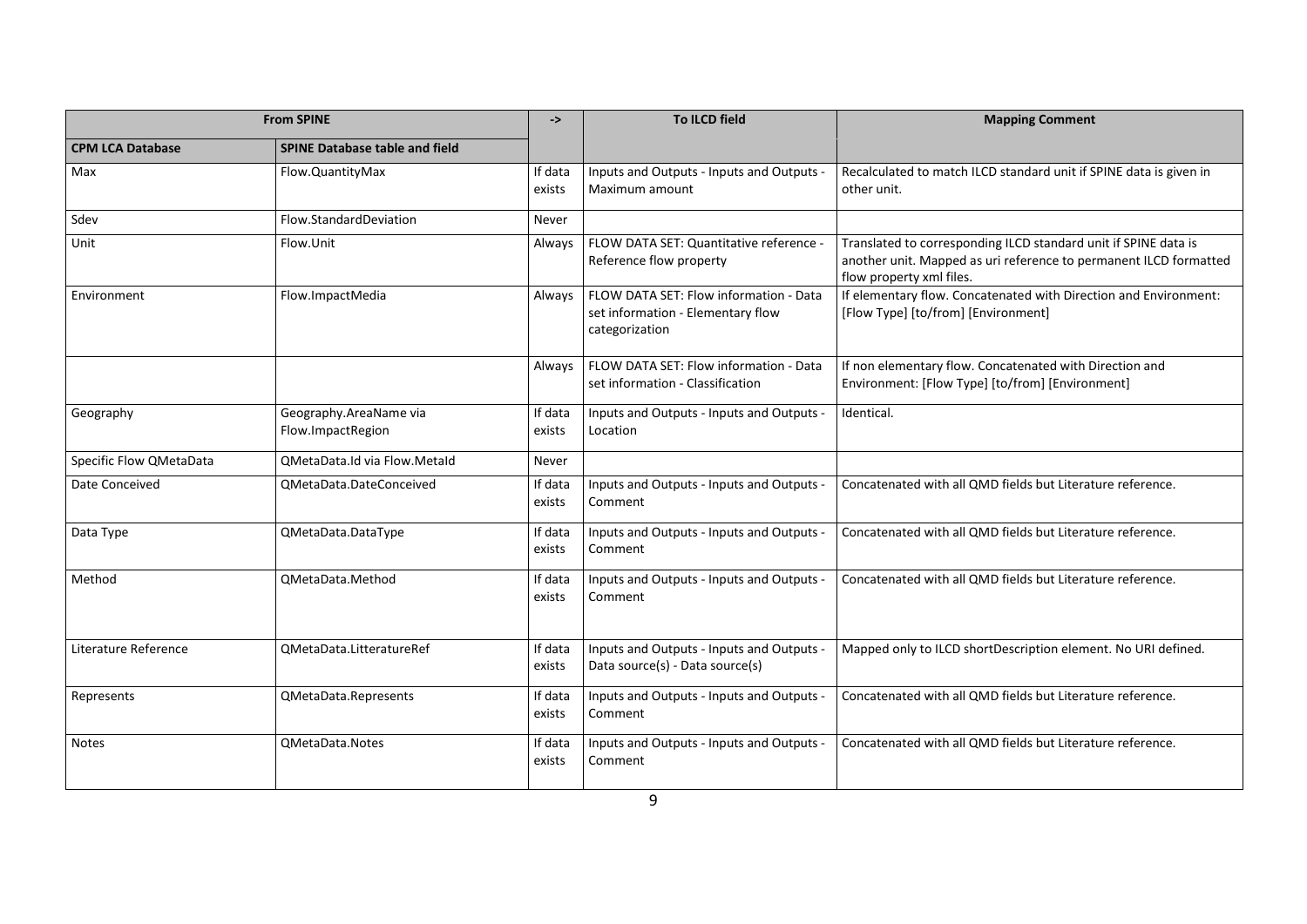| <b>From SPINE</b>       |                                                | ->                | <b>To ILCD field</b>                                                                                                | <b>Mapping Comment</b>                                                                                                      |
|-------------------------|------------------------------------------------|-------------------|---------------------------------------------------------------------------------------------------------------------|-----------------------------------------------------------------------------------------------------------------------------|
| <b>CPM LCA Database</b> | <b>SPINE Database table and field</b>          |                   |                                                                                                                     |                                                                                                                             |
| <b>About Inventory</b>  |                                                |                   |                                                                                                                     |                                                                                                                             |
| Publication             | Inventory.Publication                          | If data<br>exists | Process information - Key Data Set<br>Information - Data set LCA report,<br>background info                         | Mapped only to ILCD shortDescription element. No URI defined.                                                               |
| <b>Intended User</b>    | Inventory.IntendedUser                         | If data<br>exists | Administrative information -<br>Commissioner and goal - Intended<br>applications                                    | Concatenated with General purpose, Detailed purpose, and<br>Applicability                                                   |
| <b>General Purpose</b>  | Inventory.GeneralPurpose                       | If data<br>exists | Administrative information -<br>Commissioner and goal - Intended<br>applications                                    | See Intended user                                                                                                           |
| <b>Detailed Purpose</b> | Inventory.DetailedPurpose                      | If data<br>exists | Administrative information -<br>Commissioner and goal - Intended<br>applications                                    | See Intended user                                                                                                           |
| Commissioner            | JuridicalPersion via<br>Inventory.Commissioner | If data<br>exists | Administrative information -<br>Commissioner and goal - Commissioner of<br>data set                                 | Mapped only to ILCD shortDescription element. No URI defined.                                                               |
| Practitioner            | JuridicalPersion via Inventory.Practitioner    | If data<br>exists | Administrative information - Data set<br>generator / modeller - Data set generator<br>/ modeller (contact data set) | Mapped only to ILCD shortDescription element. No URI defined.                                                               |
| Reviewer                | JuridicalPersion via Inventory.Reviewer        | If data<br>exists | Modelling and validation - Validation -<br>Review - Reviewer name and institution                                   | Concatenated with all QMD fields but Literature reference. Mapped<br>only to ILCD shortDescription element. No URI defined. |
| Applicability           | Inventory.Applicability                        | If data<br>exists | Administrative information -<br>Commissioner and goal - Intended<br>applications                                    | See Intended user                                                                                                           |
| About Data              | Inventory.Data                                 | If data<br>exists | Process information - Key Data Set<br>Information - General comment on data<br>set                                  | Identical.                                                                                                                  |
| <b>Notes</b>            | Inventory.Notes                                | If data<br>exists | Modelling and validation - Data sources,<br>treatment, and representativeness - Other<br>content                    | Identical.                                                                                                                  |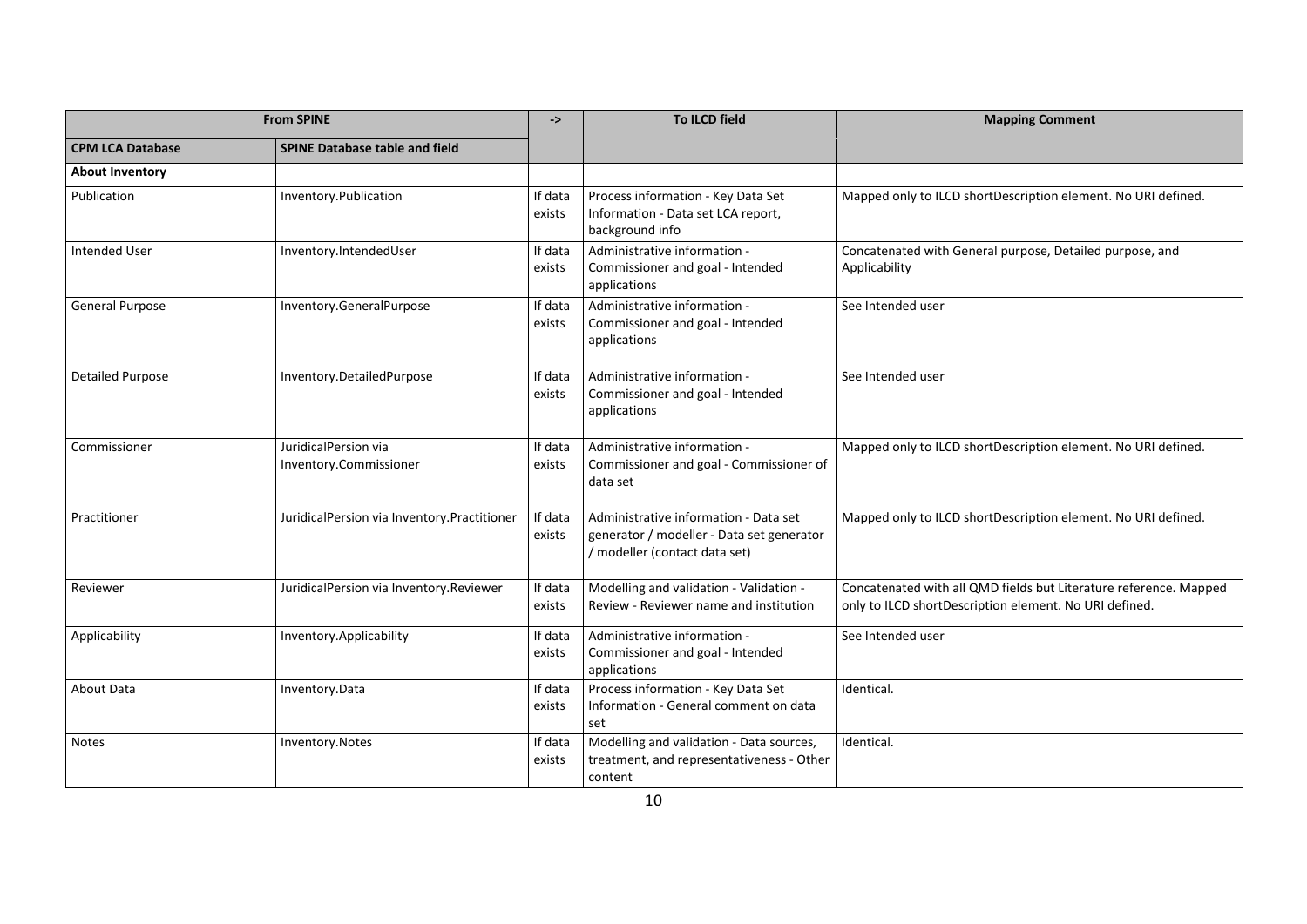| <b>From SPINE</b>     |                                       | ->     | To ILCD field                                                      | <b>Mapping Comment</b>                                                                                                                                                                                                                                                                                                                                                                                                                                                                                                                                                                                     |
|-----------------------|---------------------------------------|--------|--------------------------------------------------------------------|------------------------------------------------------------------------------------------------------------------------------------------------------------------------------------------------------------------------------------------------------------------------------------------------------------------------------------------------------------------------------------------------------------------------------------------------------------------------------------------------------------------------------------------------------------------------------------------------------------|
| CPM LCA Database      | <b>SPINE Database table and field</b> |        |                                                                    |                                                                                                                                                                                                                                                                                                                                                                                                                                                                                                                                                                                                            |
| Other                 |                                       |        |                                                                    |                                                                                                                                                                                                                                                                                                                                                                                                                                                                                                                                                                                                            |
| CPM quality indicator | Prettyness.Ddocumentation             | Always | Modelling and validation - Validation -<br>Review - Review details | Concatenated with fixed value: "All LCI data sets in the CPM LCA<br>Database have unergone review according to the CPM review<br>process in order to ensure fulfilment of CPM's documentation<br>criteria. See documentation at<br>http://cpmdatabase.cpm.chalmers.se/AboutDatabase. This data set<br>has been categorised as: " [CPM Quality indicator]<br>ILCD Review Scope added with fixed value: "Documentation"<br>ILCD Method(s) of review added with fixed value: "Expert judgement"<br>ILCD Reviewer name and institution added fixed value "CPM" with<br>link to permanent CPM contact data set. |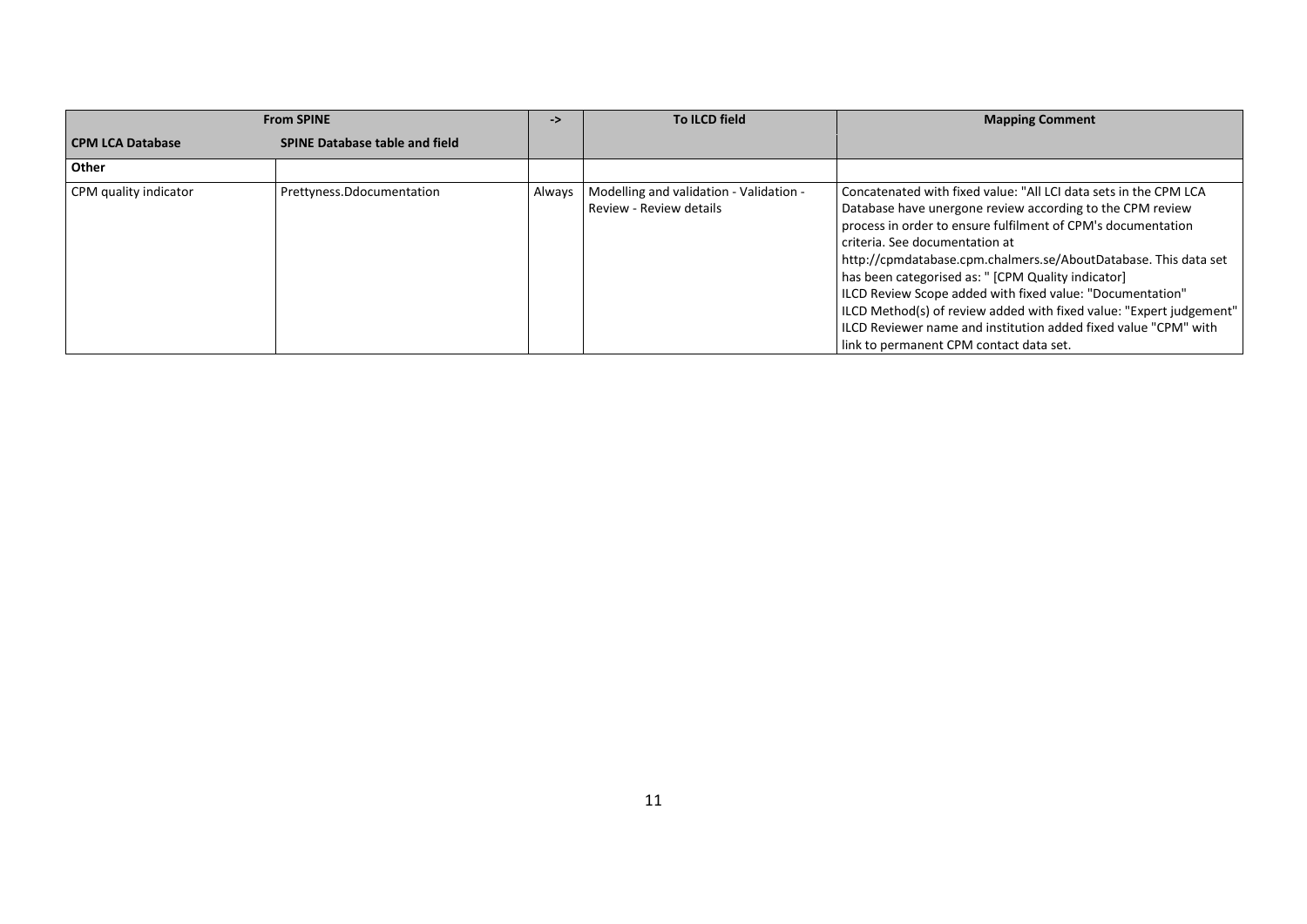## Table 2 additional fields added with fixed values

| <b>ILCD</b> field                                     | <b>Preset text</b>                                                                                                                                                                                                                                  | <b>Comment</b>                                                                                                         |
|-------------------------------------------------------|-----------------------------------------------------------------------------------------------------------------------------------------------------------------------------------------------------------------------------------------------------|------------------------------------------------------------------------------------------------------------------------|
| <b>PROCESS DATA</b>                                   |                                                                                                                                                                                                                                                     |                                                                                                                        |
| <b>SET</b>                                            |                                                                                                                                                                                                                                                     |                                                                                                                        |
| version                                               | "1.1"                                                                                                                                                                                                                                               | Header of process xml data file                                                                                        |
| location                                              | "/ILCDLocations.xml"                                                                                                                                                                                                                                | Header of process xml data file. Relative link to<br>location table.                                                   |
| Meta data only                                        | "false"                                                                                                                                                                                                                                             | Header of process xml data file. Only data sets<br>with quantitative flow data are available in<br>CPM LCA Database.   |
| <b>Process</b><br>information                         |                                                                                                                                                                                                                                                     |                                                                                                                        |
| <b>Key Data Set</b><br>Information                    |                                                                                                                                                                                                                                                     |                                                                                                                        |
| <b>UUID of Process</b><br>data set                    | Automatically generated UUID string                                                                                                                                                                                                                 | the unique identifier of the ILCD process data<br>set. The xml file is also named:<br>"CPM_process_" + [UUID] + ".xml" |
| Data set LCA<br>report, background<br>info            | "This data set has been exported from the CPM LCA Database"                                                                                                                                                                                         | Referencing the ILCD source data set<br>CPM_LCA_Database_ddb15c9a-ca85-480b-<br>adb0-d5b7a2d30395.xml                  |
| <b>Modelling and</b><br>validation                    |                                                                                                                                                                                                                                                     |                                                                                                                        |
| LCI method and                                        |                                                                                                                                                                                                                                                     |                                                                                                                        |
| allocation                                            |                                                                                                                                                                                                                                                     |                                                                                                                        |
| Type of data set                                      | "LCI result"                                                                                                                                                                                                                                        | Chosen as best match from ILCD preset<br>nomenclature                                                                  |
| LCI method<br>principle                               | "Other"                                                                                                                                                                                                                                             | Chosen as best match from ILCD preset<br>nomenclature                                                                  |
| Deviation from LCI<br>method principle /              | "none"                                                                                                                                                                                                                                              | No deviation from other (arbitrary) method.                                                                            |
| explanations                                          |                                                                                                                                                                                                                                                     |                                                                                                                        |
| LCI method                                            | Not applicable                                                                                                                                                                                                                                      | CPM LCA Database datasets has no inidicator                                                                            |
| approaches                                            |                                                                                                                                                                                                                                                     | of normative LCI method(s).                                                                                            |
| Data sources,<br>treatment, and<br>representativeness |                                                                                                                                                                                                                                                     |                                                                                                                        |
| Use advice for data<br>set                            | "See intended applications"                                                                                                                                                                                                                         | Intended User, General Purpose, Detailed<br>Purpose, Applicability are all mapped to ILCD<br>Intended applications.    |
| Validation                                            |                                                                                                                                                                                                                                                     |                                                                                                                        |
| <b>Review</b>                                         |                                                                                                                                                                                                                                                     |                                                                                                                        |
| Type of review                                        | "Independent external review"                                                                                                                                                                                                                       | Chosen as best match from ILCD preset<br>nomenclature                                                                  |
| Scope of review -<br>Scope name                       | "Documentation"                                                                                                                                                                                                                                     | Chosen as best match from ILCD preset<br>nomenclature                                                                  |
| Method(s) of<br>review - Method<br>name               | "Documentation" and "Expert judgement"                                                                                                                                                                                                              | Chosen as best match from ILCD preset<br>nomenclature                                                                  |
| Review details                                        | "All LCI data sets in the CPM LCA Database have unergone review<br>according to the CPM review process in order to ensure fulfilment of<br>CPM's documentation criteria. See documentation at<br>http://cpmdatabase.cpm.chalmers.se/AboutDatabase." | If CPM Quality indicator data exists it is<br>appended to this text (see table 1).                                     |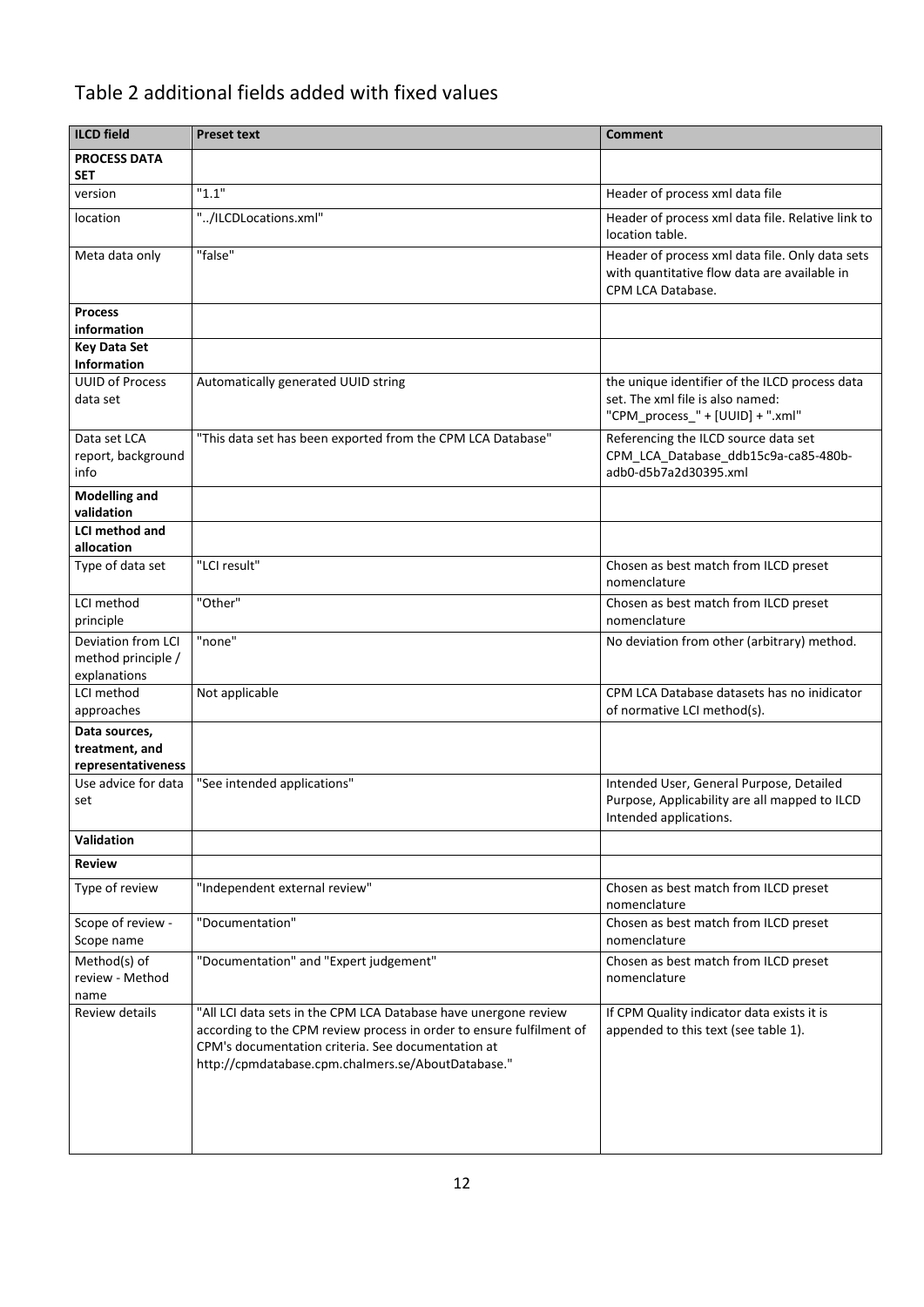| <b>ILCD</b> field                                         | <b>Preset text</b>                                                                                      | <b>Comment</b>                                                                                                               |
|-----------------------------------------------------------|---------------------------------------------------------------------------------------------------------|------------------------------------------------------------------------------------------------------------------------------|
| Reviewer name<br>and institution                          | "CPM"                                                                                                   | Referencing the ILCD contact data set<br>CPM 0b8d9a23-1f44-4f17-999f-<br>f1d1120701ee.xml                                    |
| Compliance<br>declarations                                |                                                                                                         |                                                                                                                              |
| Compliance -<br>Compliance system<br>name                 | "ILCD Compliance"                                                                                       | Referencing the ILCD source data set<br>ILCD_Compliance_88d4f8d9-60f9-43d1-9ea3-<br>329c10d7d727.xml                         |
| Compliance -<br>Approval of overall<br>compliance         | "Not defined"                                                                                           | Chosen as best match from ILCD preset<br>nomenclature.<br>No review of the compliance of this mapping<br>has been conducted. |
| Compliance -<br>Nomenclature<br>compliance                | "Not defined"                                                                                           | Chosen as best match from ILCD preset<br>nomenclature.<br>No review of the compliance of this mapping<br>has been conducted. |
| Compliance -<br>Methodological<br>compliance              | "Not defined"                                                                                           | Chosen as best match from ILCD preset<br>nomenclature.<br>No review of the compliance of this mapping<br>has been conducted. |
| Compliance -<br>Review compliance                         | "Not defined"                                                                                           | Chosen as best match from ILCD preset<br>nomenclature.<br>No review of the compliance of this mapping<br>has been conducted. |
| Compliance -<br>Documentation<br>compliance               | "Not defined"                                                                                           | Chosen as best match from ILCD preset<br>nomenclature.<br>No review of the compliance of this mapping<br>has been conducted. |
| Compliance -<br>Quality compliance                        | "Not defined"                                                                                           | Chosen as best match from ILCD preset<br>nomenclature.<br>No review of the compliance of this mapping<br>has been conducted. |
| <b>Administrative</b><br>information                      |                                                                                                         |                                                                                                                              |
| Data entry by                                             |                                                                                                         |                                                                                                                              |
| Time stamp (last<br>saved)                                | Automatically generated time data                                                                       | Date + Time + Timezone                                                                                                       |
| Data set format(s)                                        | "ILCD format"                                                                                           | Referencing the ILCD source data set<br>ILCD_Format_a97a0155-0234-4b87-b4ce-<br>a45da52f2a40.xml                             |
| Converted original<br>data set from:                      | "CPM LCA Database SPINE format"                                                                         | Referencing the ILCD source data set<br>CPM_LCA_Database_SPINE_Format_d4c9462b-<br>f7aa-467a-85ef-b369960fa732.xml           |
| Data entry by:                                            | "See: General comment on data set (No URI available)"                                                   | No uri reference.                                                                                                            |
| Official approval of<br>data set by<br>producer/operator: | "CPM"                                                                                                   | Referencing the ILCD contact data set<br>CPM_0b8d9a23-1f44-4f17-999f-<br>f1d1120701ee.xml                                    |
| <b>Publication and</b>                                    |                                                                                                         |                                                                                                                              |
| ownership                                                 |                                                                                                         |                                                                                                                              |
| Data set version                                          | "01.00.00"                                                                                              |                                                                                                                              |
| Permanent data<br>set URI                                 | "cpmdatabase.cpm.chalmers.se/ILCD/data/processes/CPM_process_"<br>+ [UUID of process data set] + ".xml" |                                                                                                                              |
| Workflow and<br>publication status                        | Data set finalised; entirely published                                                                  | Chosen as best match from ILCD preset<br>nomenclature.                                                                       |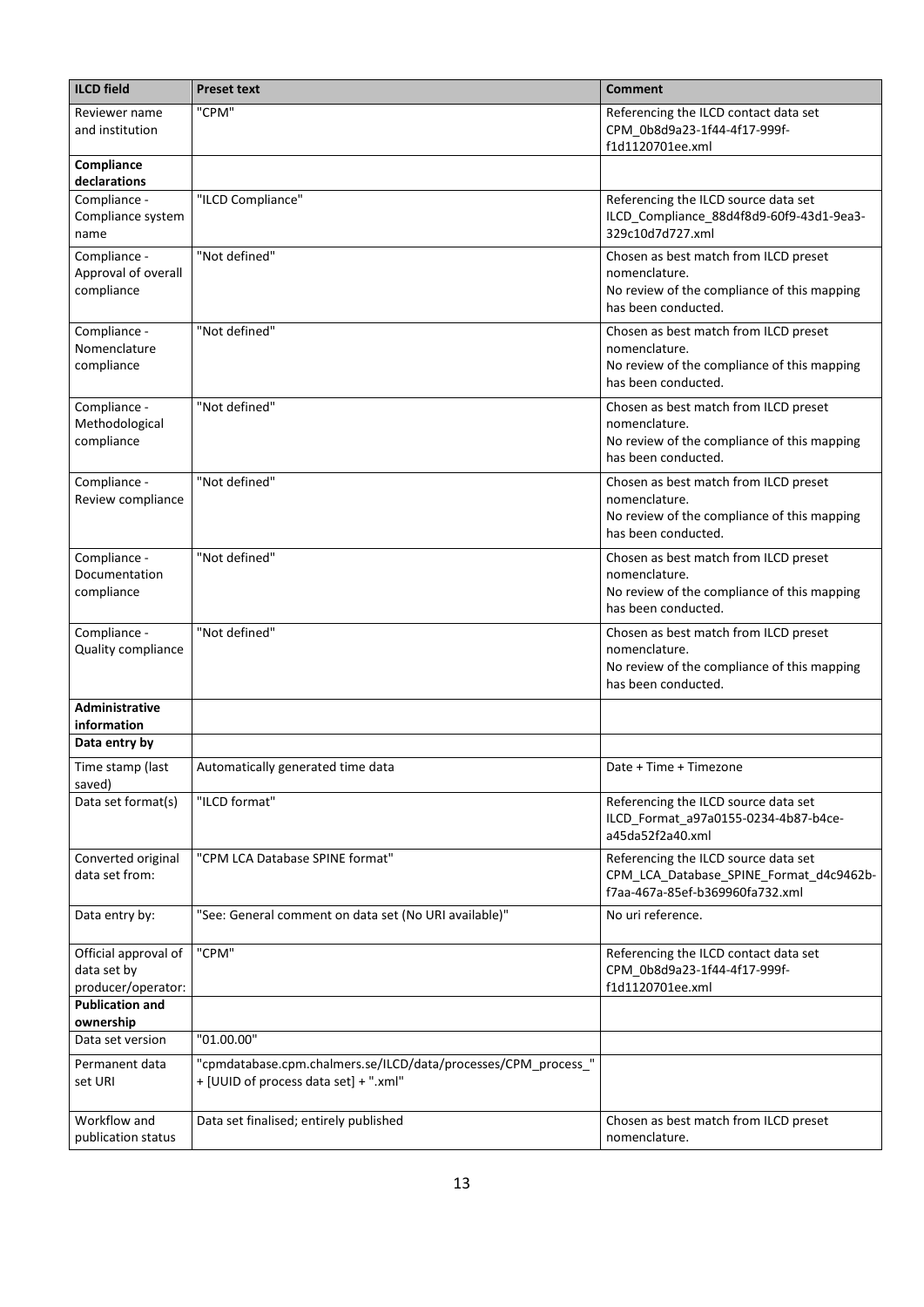| ILCD field                                        | <b>Preset text</b>                                                                                                                                                                                                                                                                                                                                                                                                                                                                                            | <b>Comment</b>                                                                                                     |
|---------------------------------------------------|---------------------------------------------------------------------------------------------------------------------------------------------------------------------------------------------------------------------------------------------------------------------------------------------------------------------------------------------------------------------------------------------------------------------------------------------------------------------------------------------------------------|--------------------------------------------------------------------------------------------------------------------|
| Registration<br>authority                         | "CPM"                                                                                                                                                                                                                                                                                                                                                                                                                                                                                                         | Referencing the ILCD contact data set<br>CPM 0b8d9a23-1f44-4f17-999f-<br>f1d1120701ee.xml                          |
| Owner of data set                                 | "CPM"                                                                                                                                                                                                                                                                                                                                                                                                                                                                                                         | Referencing the ILCD contact data set<br>CPM 0b8d9a23-1f44-4f17-999f-<br>f1d1120701ee.xml                          |
| Copyright?                                        | "true"                                                                                                                                                                                                                                                                                                                                                                                                                                                                                                        |                                                                                                                    |
| License type                                      | Free of charge for some user types or use types                                                                                                                                                                                                                                                                                                                                                                                                                                                               | Chosen as best match from ILCD preset<br>nomenclature.                                                             |
| Access and use<br>restrictions                    | "The CPM LCA Database is the property of the CPM consortium<br>partners. Since year 2008 the CPM LCA Database is accessible free of<br>charge through the website http://cpmdatabase.cpm.chalmers.se.<br>Any commercial redistribution of data originating from CPM LCA<br>Database; either in separate parts or complete database; either in the<br>data formats provided at this website or translated into other<br>formats; is not allowed without a prior written agreement with the<br>CPM consortium." | Based on CPM Copyright disclaimer.                                                                                 |
| <b>FLOW DATA SET</b>                              |                                                                                                                                                                                                                                                                                                                                                                                                                                                                                                               |                                                                                                                    |
| <b>Flow information</b>                           |                                                                                                                                                                                                                                                                                                                                                                                                                                                                                                               |                                                                                                                    |
| Data set                                          |                                                                                                                                                                                                                                                                                                                                                                                                                                                                                                               |                                                                                                                    |
| information                                       |                                                                                                                                                                                                                                                                                                                                                                                                                                                                                                               |                                                                                                                    |
| UUID of flow data<br>set                          | Automatically generated UUID string                                                                                                                                                                                                                                                                                                                                                                                                                                                                           | the unique identifier of the ILCD flow data set.<br>The xml file is also named: "CPM_flow_" +<br>$[UUID] + ".xml"$ |
| <b>Modelling and</b><br>validation                |                                                                                                                                                                                                                                                                                                                                                                                                                                                                                                               |                                                                                                                    |
| Compliance<br>declarations                        |                                                                                                                                                                                                                                                                                                                                                                                                                                                                                                               |                                                                                                                    |
| Compliance -<br>Compliance system<br>name         | "ILCD Data Network compliance"                                                                                                                                                                                                                                                                                                                                                                                                                                                                                |                                                                                                                    |
| Compliance -<br>Approval of overall<br>compliance | "Not defined"                                                                                                                                                                                                                                                                                                                                                                                                                                                                                                 | Chosen as best match from ILCD preset<br>nomenclature.                                                             |
| <b>Administrative</b><br>information              |                                                                                                                                                                                                                                                                                                                                                                                                                                                                                                               |                                                                                                                    |
| Data entry by                                     |                                                                                                                                                                                                                                                                                                                                                                                                                                                                                                               |                                                                                                                    |
| Time stamp (last<br>saved)                        | Automatically generated time data                                                                                                                                                                                                                                                                                                                                                                                                                                                                             | Date + Time + Timezone                                                                                             |
| Data set format(s)                                | "ILCD format"                                                                                                                                                                                                                                                                                                                                                                                                                                                                                                 | Referencing the ILCD source data set<br>ILCD_Format_a97a0155-0234-4b87-b4ce-<br>a45da52f2a40.xml                   |
| Data entry by:                                    | "CPM Swedish Life Cycle Center - LCA Database"                                                                                                                                                                                                                                                                                                                                                                                                                                                                | Referencing the ILCD contact data set<br>CPM_0b8d9a23-1f44-4f17-999f-<br>f1d1120701ee.xml                          |
| <b>Publication and</b><br>ownership               |                                                                                                                                                                                                                                                                                                                                                                                                                                                                                                               |                                                                                                                    |
| Data set version                                  | "01.00.00"                                                                                                                                                                                                                                                                                                                                                                                                                                                                                                    |                                                                                                                    |
| Permanent data<br>set URI                         | "cpmdatabase.cpm.chalmers.se/ILCD/data/flows/CPM_flow_" +<br>[UUID of process data set] + ".xml"                                                                                                                                                                                                                                                                                                                                                                                                              |                                                                                                                    |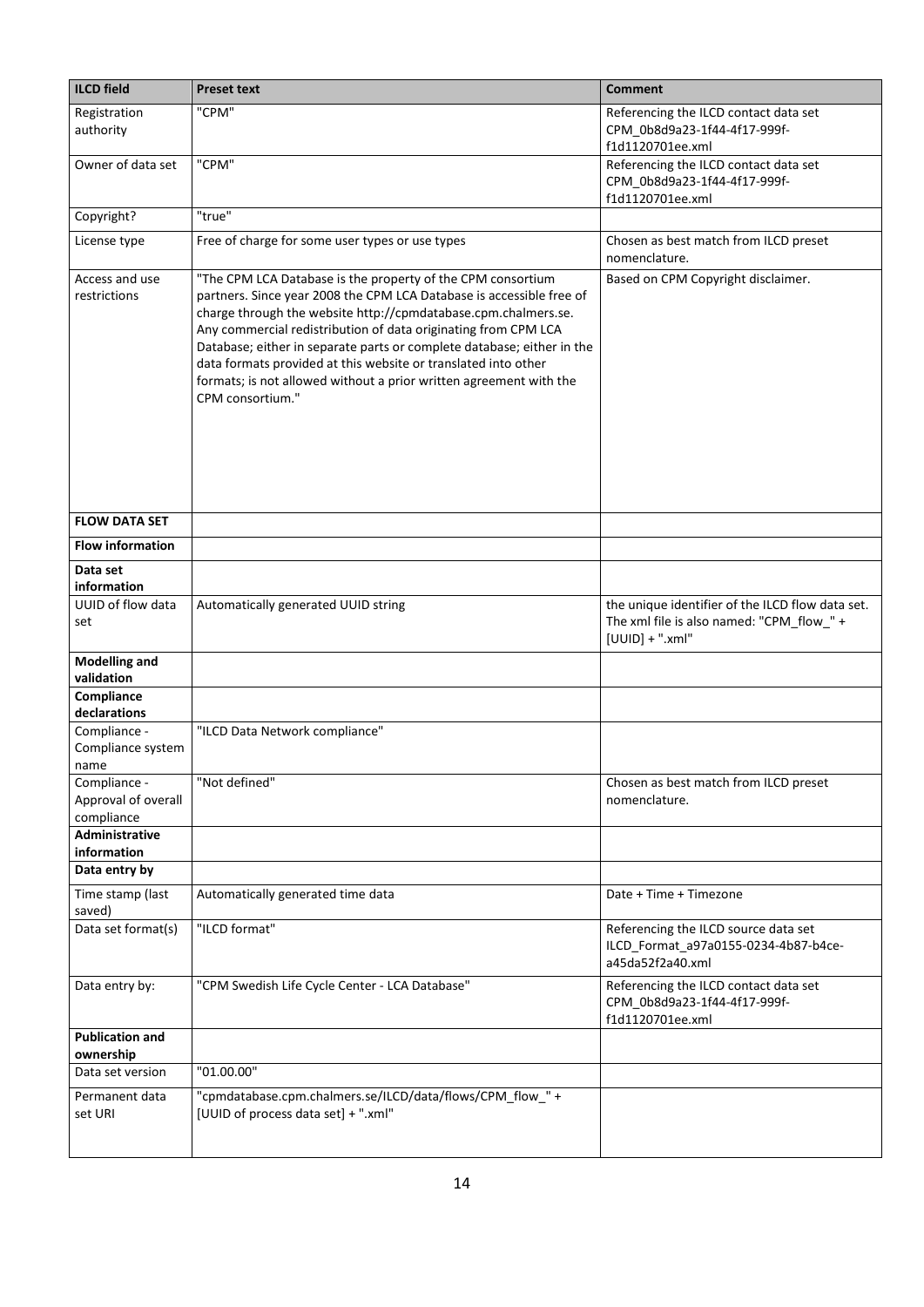| <b>ILCD</b> field                | <b>Preset text</b> | <b>Comment</b>                                                                                                                                                                               |
|----------------------------------|--------------------|----------------------------------------------------------------------------------------------------------------------------------------------------------------------------------------------|
| Owner of data set                | "CPM"              | Referencing the ILCD contact data set<br>CPM 0b8d9a23-1f44-4f17-999f-<br>f1d1120701ee.xml                                                                                                    |
| <b>Flow properties</b>           |                    |                                                                                                                                                                                              |
| Flow property                    |                    |                                                                                                                                                                                              |
| Mean value (of<br>flow property) | "1.0"              |                                                                                                                                                                                              |
| Minimum value                    | "1.0"              |                                                                                                                                                                                              |
| Maximum value                    | "1.0"              |                                                                                                                                                                                              |
| Uncertainty<br>distribution type | "undefined"        | Chosen as best match from ILCD preset<br>nomenclature. (This is really a definition of the<br>base property and hence no of the words from<br>the ILCD preset nomenclature is a good match.) |
| Relative StdDev in<br>%          | "ח"                |                                                                                                                                                                                              |
| Data derivation<br>type / status | "Measured"         | Chosen as best match from ILCD preset<br>nomenclature. (This is really a definition of the<br>base property and hence no of the words from<br>the ILCD preset nomenclature is a good match.) |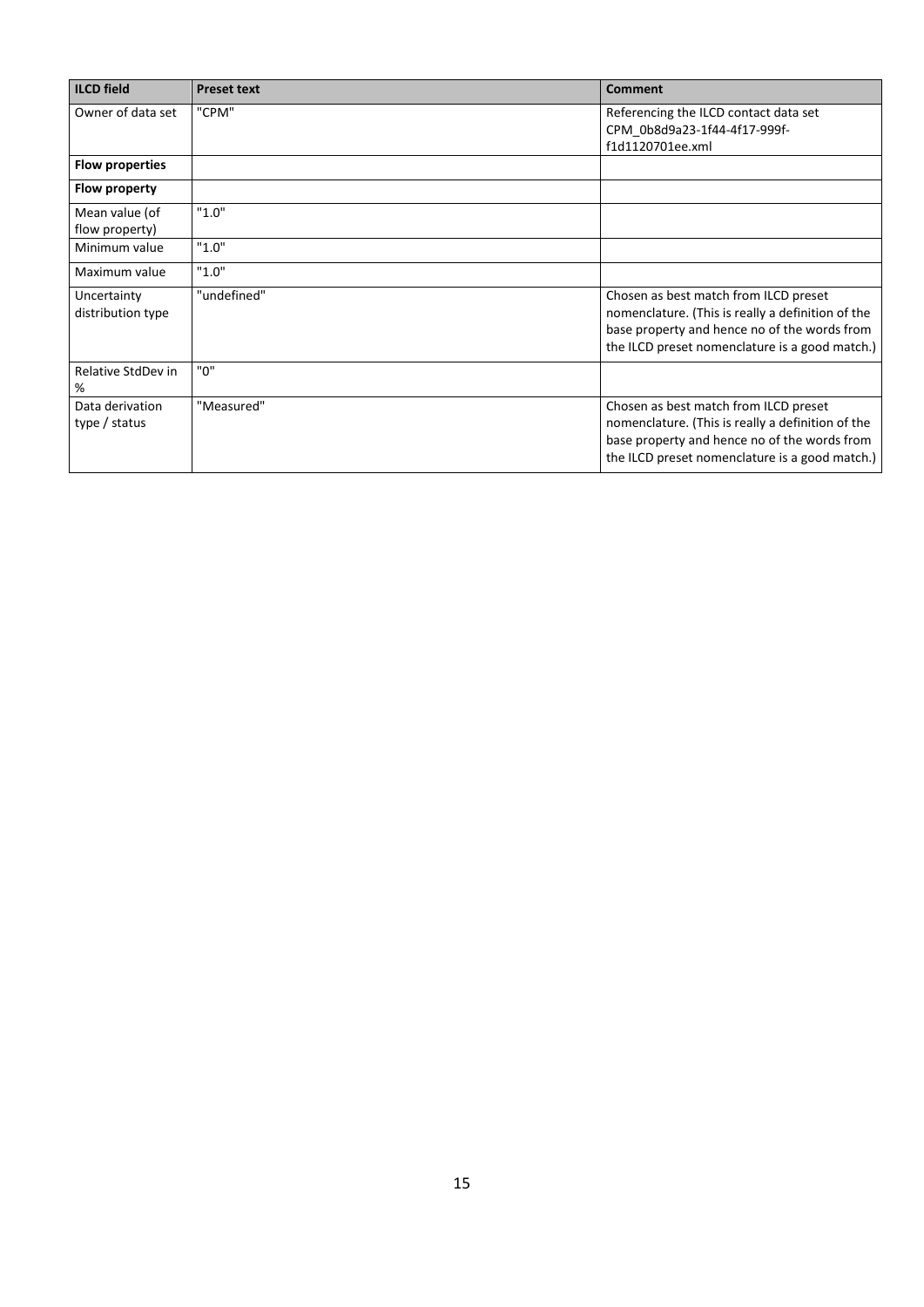#### Appendix A CPM LCA Database ILCD.asp webpage code

Function MakeILCDProcessDataSetXMLString(strAId, strGuid)

 strSQL = "SELECT ObjectOfStudy.Id AS OId, Activity.Id AS AId, ObjectOfStudy.Name, ObjectOfStudy.ActivityType, ObjectOfStudy.Sector, ObjectOfStudy.Site, ObjectOfStudy.Owner, ObjectOfStudy.Category, ObjectOfStudy.Function, Inventory.Practitioner, Inventory.Reviewer, Inventory.Commissioner, Inventory.IntendedUser, Inventory.GeneralPurpose, Inventory.DetailedPurpose, Inventory.FunctionalUnit, Inventory.FUExplanation, Inventory.Copyright, Inventory.Availability, Inventory.Publication, Inventory.DateCompleted, Inventory.Applicability, Inventory.Data, Inventory.LateralExpansion, Inventory.Allocations, Inventory.NatureBoundary, Inventory.TimeBoundary, Inventory.GeographicalBoundary, Inventory.OtherBoundaries, Inventory.Notes, Activity.MetaId, QMetaData.DataType AS QMDDataType, QMetaData.Method AS QMDMethod, QMetaData.DateConceived AS QMDDateConceived, QMetaData.LitteratureRef AS QMDLiteratureRef, QMetaData.Notes AS QMDNotes, QMetaData.Represents AS QMDRepresents " strSQL = strSQL & "FROM ObjectOfStudy INNER JOIN ((Activity INNER JOIN Inventory ON Activity.Id = Inventory.ActivityId) INNER JOIN QMetaData ON Activity.MetaId = QMetaData.Id) ON ObjectOfStudy.Id = Activity.ObjectId " strSQL = strSQL & "WHERE Activity.Id = '" & strAId & "'" Set rsProc = db.Execute(strSQL) strXML = "<?xml version=""1.0"" encoding=""UTF-8""?>" strXML = strXML & vbCrLf & "<?xml-stylesheet type='text/xsl' href='../../stylesheets/process2html.xsl' ?>" strXML = strXML & vbCrLf & "<processDataSet xmlns=""http://lca.jrc.it/ILCD/Process""" strXML = strXML & vbCrLf & " xmlns:common=""http://lca.jrc.it/ILCD/Common""" strXML = strXML & vbCrLf & " xmlns:process=""http://lca.jrc.it/ILCD/Process""" xmlns:xsi=""http://www.w3.org/2001/XMLSchemainstance"""<br>strXML = strXML & vbCrLf & " locations=""../ILCDLocations.xml"""<br>metaDataOnly=""false"""  $\begin{array}{lllllll} \texttt{strXML} & = & \texttt{strXML} & \texttt{w} \texttt{DCLLf} & \texttt{w} & \texttt{metalDataOnly=" "f} \\ \texttt{strXML} & = & \texttt{strXML} & \texttt{w} \texttt{DCLLf} & \texttt{w} & \texttt{w} & \texttt{Nersion="1."1"} \end{array}$ strXML = strXML & vbCrLf & "<br>strXML = strXML & vbCrLf & " strXML = strXML & vbCrLf & " xsi:schemaLocation=""http://lca.jrc.it/ILCD/Process ../../schemas/ILCD\_ProcessDataSet.xsd"">" strXML = strXML & vbCrLf & "<processInformation>" strXML = strXML & vbCrLf & "<dataSetInformation>" strXML = strXML & vbCrLf & "<common:UUID>" & strGuid & "</common:UUID>" strXML = strXML & vbCrLf & "<name>" 'OOS.Name strXML = strXML & vbCrLf & "<baseName xml:lang=""en"">" & FixXML(rsProc.fields("Name")) & "</baseName>" strXML = strXML & vbCrLf & "<treatmentStandardsRoutes xml:lang=""en"">N/A</treatmentStandardsRoutes>" strXML = strXML & vbCrLf & "<mixAndLocationTypes xml:lang=""en"">N/A</mixAndLocationTypes>" 'Inventory.FunctionalUnit strXML = strXML & vbCrLf & "<functionalUnitFlowProperties xml:lang=""en"">" & FixXML(rsProc.fields("FunctionalUnit")) & "</functionalUnitFlowProperties>" strXML = strXML & vbCrLf & "</name>" strXML = strXML & vbCrLf & "<classificationInformation>" strXML = strXML & vbCrLf & "<common:classification name=""CPM"">" 'OOS.ActivityType strXML = strXML & vbCrLf & "<common:class level=""0"">" & rsProc.fields("ActivityType") & "</common:class>" 'OOS.Sector If Not Trim(rsProc.fields("Sector")) = "" Then strXML = strXML & vbCrLf & "<common:class level=""1"">" & rsProc.fields("Sector") & "</common:class>" End If strXML = strXML & vbCrLf & "</common:classification>" strXML = strXML & vbCrLf & "</classificationInformation>" 'Inventory.Data strXML = strXML & vbCrLf & "<common:generalComment xml:lang=""en"">" & FixXML(rsProc.fields("Data")) & "</common:generalComment>" 'PRESET MAPPING TEXT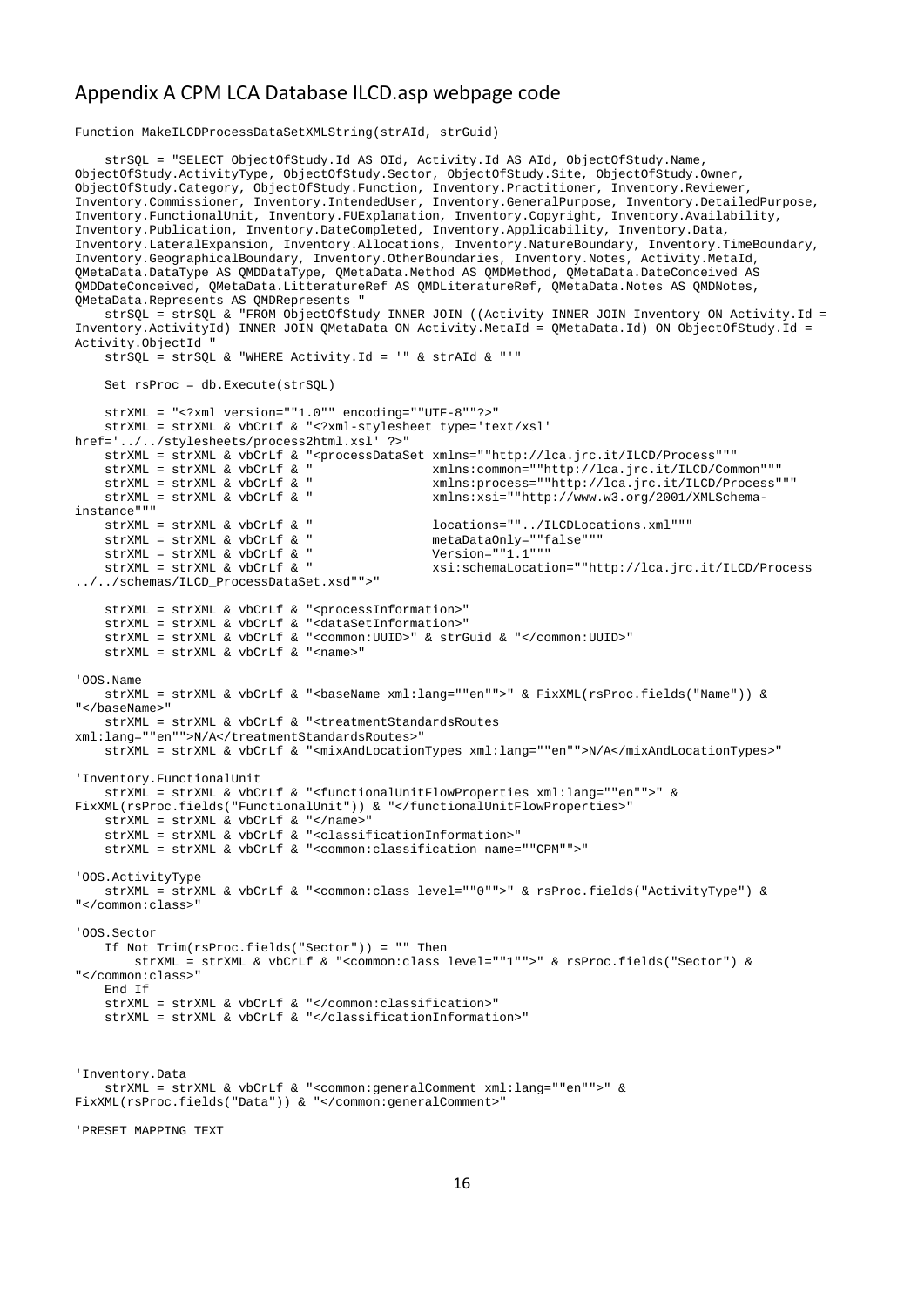```
 strXML = strXML & vbCrLf & "<referenceToExternalDocumentation type=""source data set"" 
refObjectId=""ddb15c9a-ca85-480b-adb0-d5b7a2d30395"" Version = ""01.00"" 
uri=""../sources/CPM_LCA_Database_ddb15c9a-ca85-480b-adb0-d5b7a2d30395.xml"">"
    strXML = strXML & vbCrLf & "<common:shortDescription xml:lang=""en"">This data set has been 
exported from the CPM LCA Database</common:shortDescription>"
   strXML = strXML & vbCrLf & "</referenceToExternalDocumentation>"
'Inventory.Publication
     If Not Trim(rsProc.fields("Publication")) = "" Then
        strXML = strXML & vbCrLf & "<referenceToExternalDocumentation type=""source data set"" 
refObjectId=""00000000-0000-0000-0000-000000000000"" Version = ""00.00"" uri="""">"
         strXML = strXML & vbCrLf & "<common:shortDescription xml:lang=""en"">" & 
FixXML(rsProc.fields("Publication")) & "</common:shortDescription>"
       strXML = strXML & vbCrLf & "</referenceToExternalDocumentation>"
     End If
    strXML = strXML & vbCrLf & "</dataSetInformation>"
'Inventory.FunctionalUnit
'Inventory.FunctionalUnitExplanation
     strXML = strXML & vbCrLf & "<quantitativeReference type=""Funtional unit"">"
    strXML = strXML & vbCrLf & "<functionalUnitOrOther xml:lang=""en"">" & 
FixXML(rsProc.fields("FunctionalUnit")) & "</functionalUnitOrOther>"
    strXML = strXML & vbCrLf & "<other>Functional unit explanation: " & 
FixXML(rsProc.fields("FUExplanation")) & "</other>"
    strXML = strXML & vbCrLf & "</quantitativeReference>"
    strXML = strXML & vbCrLf & "<time>"
'Inventory.TimeBoundary
     If IsDate(Trim(rsProc.fields("TimeBoundary"))) Then
        strXML = strXML & vbCrLf & "<common:referenceYear>" & Trim(rsProc.fields("TimeBoundary")) & 
"</common:referenceYear>"
    Else
        strXML = strXML & vbCrLf & "<common:timeRepresentativenessDescription xml:lang=""en"">" & 
FixXML(rsProc.fields("TimeBoundary")) & " </common:timeRepresentativenessDescription>"
    End If
    strXML = strXML & vbcTLF & vccT'Inventory.GeographicalBoundary
     strXML = strXML & vbCrLf & "<geography>"
    strXML = strXML & vbCrLf & "<locationOfOperationSupplyOrProduction latitudeAndLongitude=""0;0"" 
location=""GLO"">"
    strXML = strXML & vbCrLf & "<descriptionOfRestrictions xml:lang=""en"">" & 
FixXML(rsProc.fields("GeographicalBoundary")) & "</descriptionOfRestrictions>"
    strXML = strXML & vbCrLf & "</locationOfOperationSupplyOrProduction>"
'OOS.Site
    If Not Trim(rsProc.fields("Site")) = "" Then
         strXML = strXML & vbCrLf & "<subLocationOfOperationSupplyOrProduction 
latitudeAndLongitude=""0;0"" subLocation=""GLO"">"
        strXML = strXML & vbCrLf & "<descriptionOfRestrictions xml:lang=""en"">" & 
FixXML(GetJuridicalPersonString(Trim(rsProc.fields("Site")))) & "</descriptionOfRestrictions>"
         strXML = strXML & vbCrLf & "</subLocationOfOperationSupplyOrProduction>"
     End If
    strXML = strXML & vbCrLf & "</geography>"
'OOS.Function
'OOS.Owner
     strTechDescription = rsProc.fields("Function")
    If Not Trim(rsProc.fields("Owner")) = "" Then
              strTechDescription = strTechDescription & vbCrLf & " Owner: " & 
GetJuridicalPersonString(Trim(rsProc.fields("Owner")))
    End If
 strXML = strXML & vbCrLf & "<technology>"
 strXML = strXML & vbCrLf & "<technologyDescriptionAndIncludedProcesses xml:lang=""en"">" & 
FixXML(strTechDescription) & "</technologyDescriptionAndIncludedProcesses>"
'Inventory.NatureBoundary
'Inventory.OtherBoundaries
     strOtherTechContent = ""
    If Not Trim(rsProc.fields("NatureBoundary")) = "" Then
        strOtherTechContent = "Nature boundary: " & rsProc.fields("NatureBoundary") & " " & vbCrLf
    End If
 If Not Trim(rsProc.fields("OtherBoundaries")) = "" Then
 strOtherTechContent = "Other boundaries: " & rsProc.fields("OtherBoundaries")
     End If
```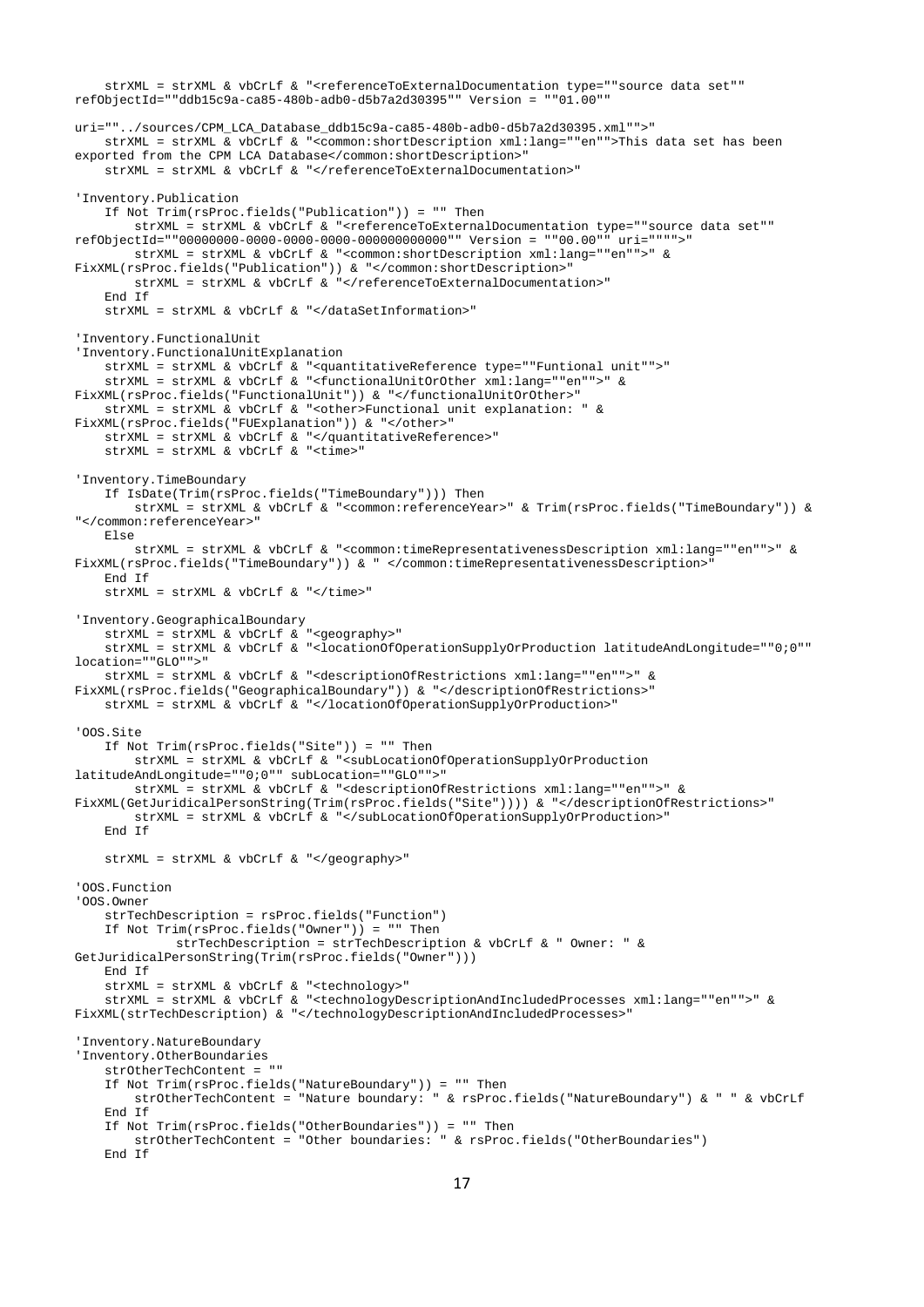```
 If Not strOtherTechContent = "" Then
        strXML = strXML \& vbCrLf \& "cother>'' \& FixXML(strDechContent) \& "c/other>'' End If
    strXML = strXML & vbCrLf & "</technology>"
     strXML = strXML & vbCrLf & "</processInformation>"
     strXML = strXML & vbCrLf & "<modellingAndValidation>"
     strXML = strXML & vbCrLf & "<LCIMethodAndAllocation>"
'PRESET MAPPING TEXT
    strXML = strXML & vbCrLf & "<typeOfDataSet>LCI result</typeOfDataSet>"
     strXML = strXML & vbCrLf & "<LCIMethodPrinciple>Other</LCIMethodPrinciple>"
     strXML = strXML & vbCrLf & "<deviationsFromLCIMethodPrinciple 
xml:lang=""en"">none</deviationsFromLCIMethodPrinciple>"
     strXML = strXML & vbCrLf & "<LCIMethodApproaches>Not applicable</LCIMethodApproaches>"
'Inventory.Allocation
'Inventory.LateralExpansion
     strLCIMethod = "No data"
     If Not Trim(rsProc.fields("Allocations")) = "" Then
         strLCIMethod = "Allocations: " & rsProc.fields("Allocations") & " " & vbCrLf
     End If
     If Not Trim(rsProc.fields("LateralExpansion")) = "" Then
         strLCIMethod = strLCIMethod & "Lateral expansion: " & rsProc.fields("LateralExpansion") & " " & 
vbCrLf
     End If
     strXML = strXML & vbCrLf & "<deviationsFromLCIMethodApproaches xml:lang=""en"">" & 
FixXML(strLCIMethod) & "</deviationsFromLCIMethodApproaches>"
'ObjectOfStudy.Category (technical scope)
    strXML = strXML & vbCrLf & "<other>" & rsProc.fields("Category") & "</other>"
     strXML = strXML & vbCrLf & "</LCIMethodAndAllocation>"
'General QMD.DataType
'General QMD.Method
'General QMD.DateConceived
'General QMD.Represents
'General QMD.Notes
    strxML = strxML & vbcTLf & "<dataSourcesTreatmentAndRepresentativeness>"
     strDataTreatment = ""
    If Not (Trim(rsProc.fields("QMDDataType")) = "" Or Trim(rsProc.fields("QMDDataType")) = 
"Unspecified") Then
        strDataTreatment = "General data treatment type: " & Trim(rsProc.fields("QMDDataType")) & " " & 
vbCrLf
     End If
     If Not (Trim(rsProc.fields("QMDMethod")) = "" Or Trim(rsProc.fields("QMDDataType")) = "Unknown" Or 
Trim(rsProc.fields("QMDDataType")) = "Not given" Or Trim(rsProc.fields("QMDDataType")) = 
"Inventory") Then
         strDataTreatment = strDataTreatment & "General data treatment method: " & 
Trim(rsProc.fields("QMDDataType")) & " " & vbCrLf
     End If
     If Not Trim(rsProc.fields("QMDDateConceived")) = "" Then
        strDataTreatment = strDataTreatment & "Quantitative data conceived date: " & 
Trim(rsProc.fields("QMDDateConceived")) & " " & vbCrLf
     End If
     If Not Trim(rsProc.fields("QMDRepresents")) = "" Then
         strDataTreatment = strDataTreatment & "Represents: " & Trim(rsProc.fields("QMDRepresents")) & " 
" & vbCrLf
     End If
     If Not Trim(rsProc.fields("Notes")) = "" Then
         strDataTreatment = strDataTreatment & "Notes: " & Trim(rsProc.fields("Notes")) & " " & vbCrLf
     End If
     strDataTreatment = strDataTreatment & "See general comment on data set."
     strXML = strXML & vbCrLf & "<dataSelectionAndCombinationPrinciples xml:lang=""en"">" & 
FixXML(strDataTreatment) & "</dataSelectionAndCombinationPrinciples>"
'General QMD.LiteratureRef
     If Not Trim(rsProc.fields("QMDLiteratureRef")) = "" Then
         strXML = strXML & vbCrLf & "<referenceToDataSource type=""source data set"" 
refObjectId=""00000000-0000-0000-0000-000000000000"" Version = ""00.00"" uri="""">"
         strXML = strXML & vbCrLf & "<common:shortDescription xml:lang=""en"">" & 
FixXML(rsProc.fields("QMDLiteratureRef")) & "</common:shortDescription>"
         strXML = strXML & vbCrLf & "</referenceToDataSource>"
     End If
```
'PRESET MAPPING TEXT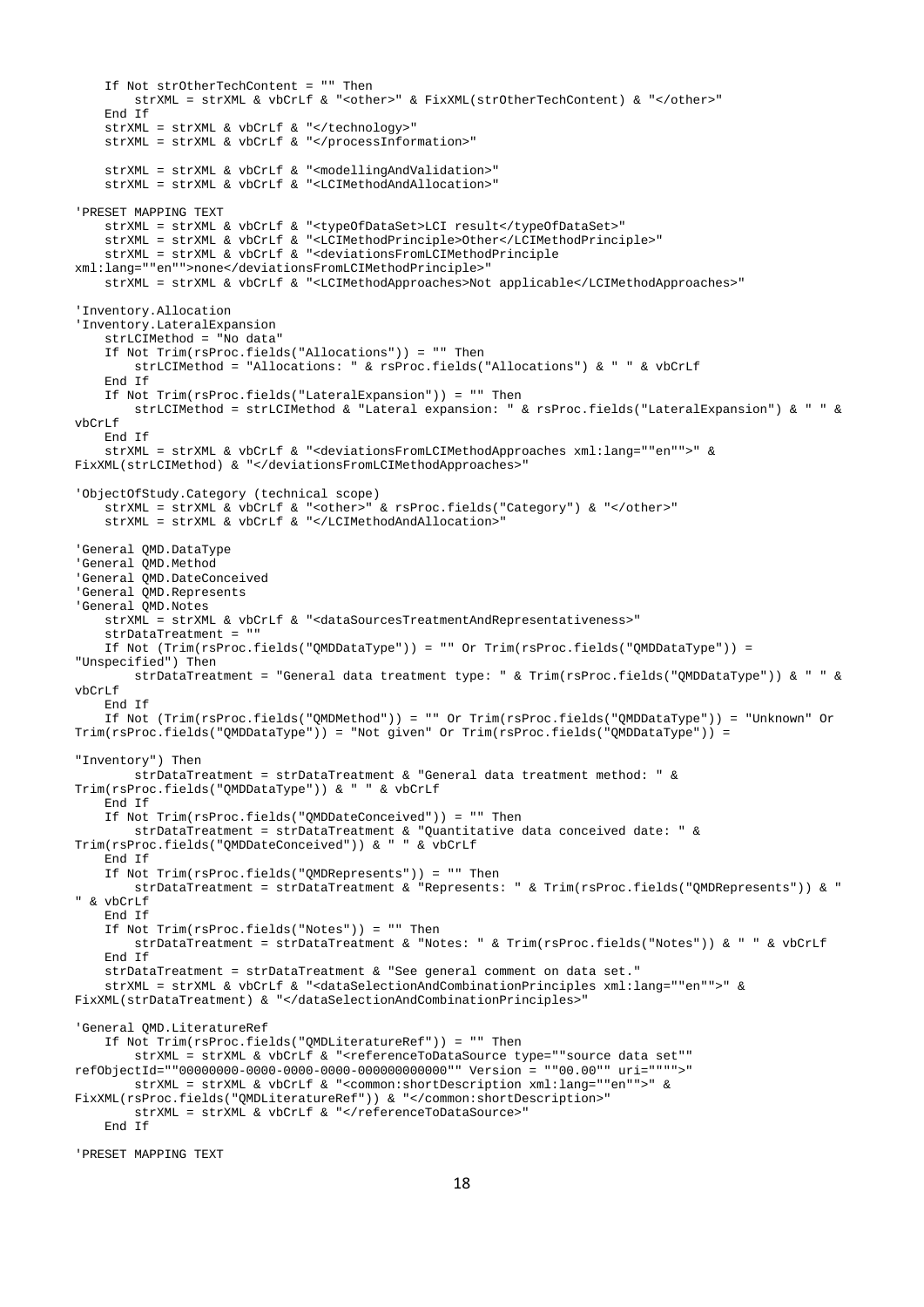```
 strXML = strXML & vbCrLf & "<useAdviceForDataSet xml:lang=""en"">See intended 
applications</useAdviceForDataSet>"
'Inventory.Notes
     If Not Trim(rsProc.fields("Notes")) = "" Then
         strXML = strXML & vbCrLf & "<other>Additional note on dataset: " & 
FixXML(rsProc.fields("Notes")) & "</other>"
     End If
     strXML = strXML & vbCrLf & "</dataSourcesTreatmentAndRepresentativeness>"
'PRESET MAPPING TEXT
    strXML = strXML & vbCrLf & "<validation>"
     strXML = strXML & vbCrLf & "<review type=""Independent external review"">"
     strXML = strXML & vbCrLf & "<common:scope name=""Documentation"">"
     strXML = strXML & vbCrLf & "<common:method name=""Documentation""/>"
     strXML = strXML & vbCrLf & "<common:method name=""Expert judgement""/>"
     strXML = strXML & vbCrLf & "</common:scope>"
     strReview = "All LCI data sets in the CPM LCA Database have unergone review according to the CPM 
review process in order to ensure fulfilment of CPM's documentation criteria. See 
documentation at http://cpmdatabase.cpm.chalmers.se/AboutDatabase."
'Prettyness.Ddocumentation
     Set rsPretty = db.Execute("SELECT Ddocumentation from Prettyness WHERE activityid = '" & 
rsProc.fields("AId") & "'")
     If Not Trim(rsPretty.fields("Ddocumentation")) = "" Then
       strReview = strReview \& " This dataset has been categorised as: " \&rsPretty.fields("Ddocumentation") & " (out of three possible values - Unsatisfying, Acceptable, and 
Sufficient)."
    End If
     strXML = strXML & vbCrLf & "<common:reviewDetails xml:lang=""en"">" & FixXML(strReview) & 
"</common:reviewDetails>"
    strXML = strXML & vbCrLf & "<common:referenceToNameOfReviewerAndInstitution type=""contact data 
set"" uri=""../contacts/CPM_0b8d9a23-1f44-4f17-999f-f1d1120701ee.xml""
refObjectId=""0b8d9a23-1f44-4f17-999f-f1d1120701ee"">"
     strXML = strXML & vbCrLf & "<common:shortDescription xml:lang=""en"">CPM</common:shortDescription>"
     strXML = strXML & vbCrLf & "</common:referenceToNameOfReviewerAndInstitution>"
    Set rsPretty = Nothing
'Inventory.Reviewer
     If Not Trim(rsProc.fields("Reviewer")) = "" Then
         GetJuridicalPersonString (Trim(rsProc.fields("Reviewer")))
         strXML = strXML & vbCrLf & "<common:referenceToNameOfReviewerAndInstitution type=""contact data 
set"" uri="""" refObjectId=""00000000-0000-0000-0000-000000000000"">"
         strXML = strXML & vbCrLf & "<common:shortDescription xml:lang=""en"">" & 
FixXML(GetJuridicalPersonString(Trim(rsProc.fields("Reviewer")))) & "</common:shortDescription>"
         strXML = strXML & vbCrLf & "</common:referenceToNameOfReviewerAndInstitution>"
     End If
     strXML = strXML & vbCrLf & "</review>"
    strXML = strXML & vbCrLf & "</validation>"
'PRESET MAPPING TEXT
     strXML = strXML & vbCrLf & "<complianceDeclarations>"
     strXML = strXML & vbCrLf & "<compliance>"
     strXML = strXML & vbCrLf & "<common:referenceToComplianceSystem type=""source data set"" 
refObjectId=""88d4f8d9-60f9-43d1-9ea3-329c10d7d727"" 
uri=""../sources/ILCD_Compliance_88d4f8d9-60f9-43d1-9ea3-329c10d7d727.xml"">"
    strXML = strXML & vbCrLf & "<common:shortDescription xml:lang=""en"">ILCD 
Compliance</common:shortDescription>"
     strXML = strXML & vbCrLf & "</common:referenceToComplianceSystem>"
     strXML = strXML & vbCrLf & "<common:approvalOfOverallCompliance>Not 
defined</common:approvalOfOverallCompliance>"
     strXML = strXML & vbCrLf & "<common:nomenclatureCompliance>Not 
defined</common:nomenclatureCompliance>"
     strXML = strXML & vbCrLf & "<common:methodologicalCompliance>Not 
defined</common:methodologicalCompliance>"
     strXML = strXML & vbCrLf & "<common:reviewCompliance>Not defined</common:reviewCompliance>"
     strXML = strXML & vbCrLf & "<common:documentationCompliance>Not 
defined</common:documentationCompliance>"
     strXML = strXML & vbCrLf & "<common:qualityCompliance>Not defined</common:qualityCompliance>"
     strXML = strXML & vbCrLf & "</compliance>"
     strXML = strXML & vbCrLf & "</complianceDeclarations>"
     strXML = strXML & vbCrLf & "</modellingAndValidation>"
     strXML = strXML & vbCrLf & "<administrativeInformation>"
```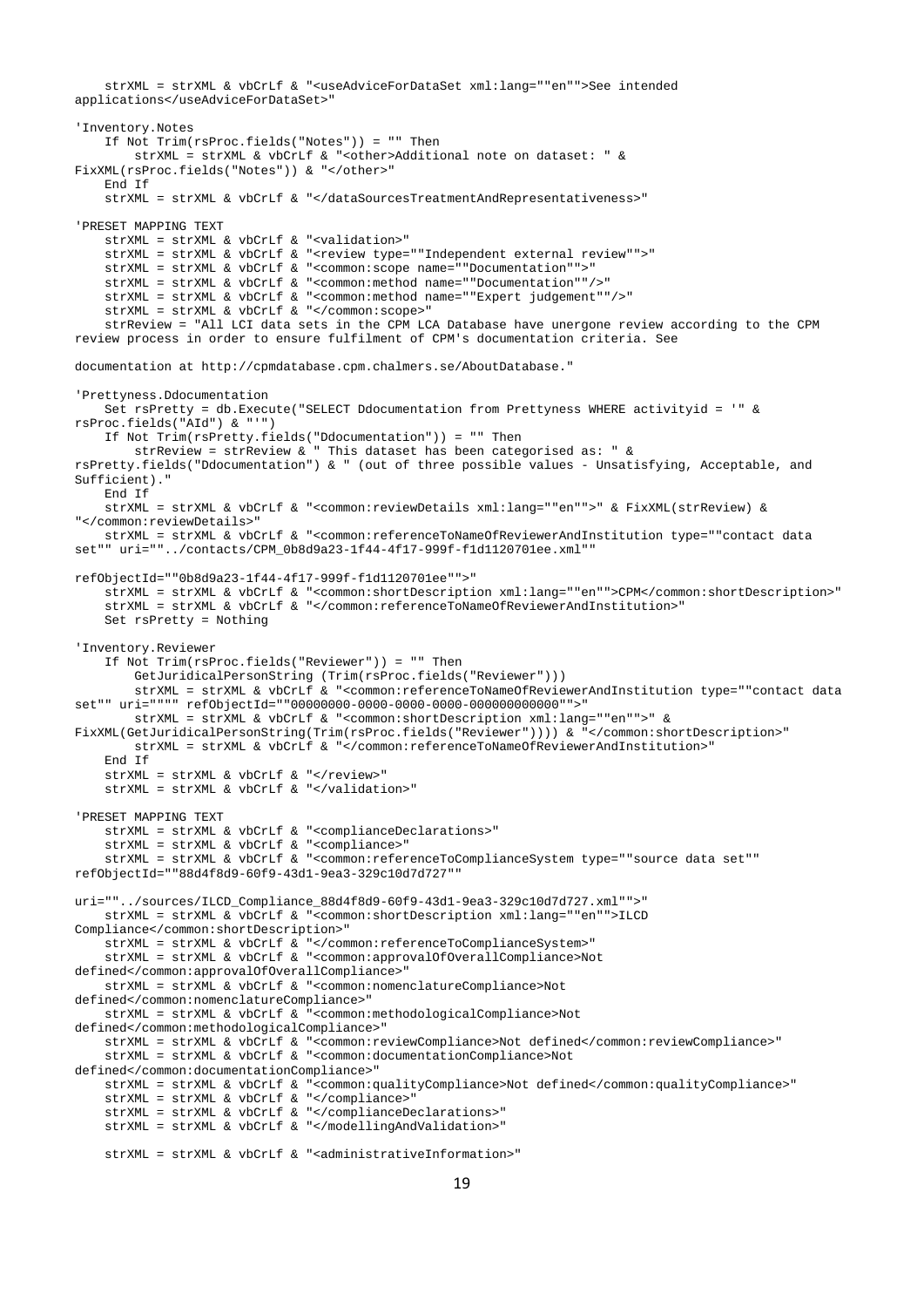```
 strXML = strXML & vbCrLf & "<common:commissionerAndGoal>"
'Inventory.Commissioner
    If Not Trim(rsProc.fields("Commissioner")) = "" Then
         strCommissioner = FixXML(GetJuridicalPersonString(Trim(rsProc.fields("Commissioner"))))
     Else
        strCommissioner = "No data"
     End If
     strXML = strXML & vbCrLf & "<common:referenceToCommissioner type=""contact data set"" uri="""" 
refObjectId = """">"""
    strXML = strXML & vbCrLf & "<common:shortDescription xml:lang=""en"">" & strCommissioner & 
"</common:shortDescription>"
     strXML = strXML & vbCrLf & "</common:referenceToCommissioner>"
'Inventory.Applicability
'Inventory.IntendedUser
'Inventory.GeneralPurpose
'Inventory.DetailedPurpose
     strIntApp = "No data"
     If Not Trim(rsProc.fields("Applicability")) = "" Then
       strIntApp = "Applicability: " & rsProc.fields("Applicability") & " " & vbCrLf
     End If
     If Not Trim(rsProc.fields("IntendedUser")) = "" Then
        strIntApp = strIntApp & "Intended user: " & rsProc.fields("IntendedUser") & " " & vbCrLf
     End If
     If Not Trim(rsProc.fields("GeneralPurpose")) = "" Then
        strIntApp = strIntApp & "General purpose: " & rsProc.fields("GeneralPurpose") & " " & vbCrLf
     End If
     If Not Trim(rsProc.fields("DetailedPurpose")) = "" Then
        strIntApp = strIntApp & "Detailed purpose: " & rsProc.fields("DetailedPurpose")
     End If
     strXML = strXML & vbCrLf & "<intendedApplications xml:lang=""en"">" & FixXML(strIntApp) & 
"</intendedApplications>"
     strXML = strXML & vbCrLf & "</common:commissionerAndGoal>"
'Inventory.Practitioner
    If Not Trim(rsProc.fields("Practitioner")) = "" Then
        strGenerator = FixXML(GetJuridicalPersonString(Trim(rsProc.fields("Practitioner"))))
    Else
         strGenerator = "No data"
     End If
     strXML = strXML & vbCrLf & "<dataGenerator>"
     strXML = strXML & vbCrLf & "<common:referenceToPersonOrEntityGeneratingTheDataSet type=""contact 
data set"" uri="""" refObjectId = """">"""
     strXML = strXML & vbCrLf & "<common:shortDescription xml:lang=""en"">" & strGenerator & 
"</common:shortDescription>"
     strXML = strXML & vbCrLf & "</common:referenceToPersonOrEntityGeneratingTheDataSet>"
     strXML = strXML & vbCrLf & "</dataGenerator>"
'PRESET MAPPING TEXT
    strXML = strXML & vbCrLf & "<dataEntryBy>"
     strXML = strXML & vbCrLf & "<common:timeStamp>" & Date & "T" & FormatDateTime(Now, 3) & 
"+01:00</common:timeStamp>"
    strXML = strXML & vbCrLf & "<common:referenceToDataSetFormat type=""source data set"" 
uri=""../sources/ILCD_Format_a97a0155-0234-4b87-b4ce-a45da52f2a40.xml"" 
refObjectId=""a97a0155-0234-4b87-b4ce-a45da52f2a40"">"
    strXML = strXML & vbCrLf & "<common:shortDescription xml:lang=""en"">ILCD 
format</common:shortDescription>"
    strXML = strXML & vbCrLf & "</common:referenceToDataSetFormat>"
    strXML = strXML & vbCrLf & "<common:referenceToConvertedOriginalDataSetFrom type=""source data 
set"" uri = 
""../sources/CPM_LCA_Database_SPINE_Format_d4c9462b-f7aa-467a-85ef-b369960fa732.xml"" 
refObjectId=""d4c9462b-f7aa-467a-85ef-b369960fa732"">"
     strXML = strXML & vbCrLf & "<common:shortDescription>CPM LCA Database SPINE 
format</common:shortDescription>"
    strXML = strXML & vbCrLf & "</common:referenceToConvertedOriginalDataSetFrom>"
    strXML = strXML & vbCrLf & "<common:referenceToPersonOrEntityEnteringTheData type=""contact data 
set"" uri="""">"
    strXML = strXML & vbCrLf & "<common:shortDescription xml:lang=""en"">See: General comment on data 
set</common:shortDescription>"""
    strXML = strXML & vbCrLf & "</common:referenceToPersonOrEntityEnteringTheData>"
     strXML = strXML & vbCrLf & "<common:referenceToDataSetUseApproval type=""contact data set"" 
uri=""../contacts/CPM_0b8d9a23-1f44-4f17-999f-f1d1120701ee.xml""
```

```
refObjectId=""0b8d9a23-1f44-4f17-999f-f1d1120701ee"">"
```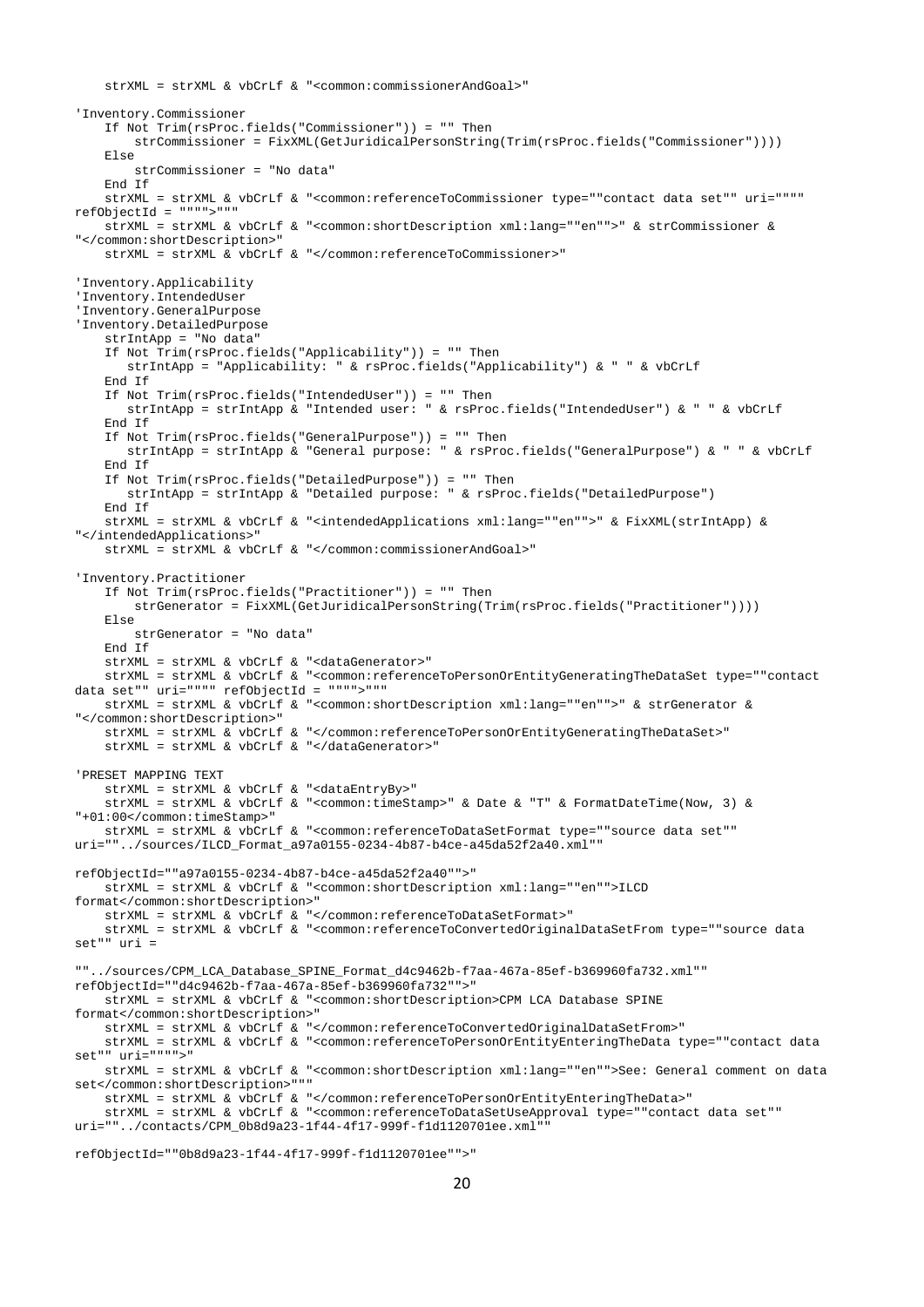```
 strXML = strXML & vbCrLf & "<common:shortDescription xml:lang=""en"">CPM</common:shortDescription>"
    strXML = strXML & vbCrLf & "</common:referenceToDataSetUseApproval>"
'Inventory.DateCompleted
    If Not Trim(rsProc.fields("DateCompleted")) = "" Then
        strXML = strXML & vbCrLf & "<other>Original CPM LCA Database dataset completed: " & 
FixXML(rsProc.fields("DateCompleted")) & "</other>"
    End If
    strXML = strXML & vbCrLf & "</dataEntryBy>"
     strXML = strXML & vbCrLf & "<publicationAndOwnership>"
     strXML = strXML & vbCrLf & "<common:dateOfLastRevision>" & FixXML(rsProc.fields("DateCompleted")) & 
" </common:dateOfLastRevision>"
'PRESET MAPPING TEXT
     strXML = strXML & vbCrLf & "<common:dataSetVersion>01.00.000</common:dataSetVersion>"
    strXML = strXML & vbCrLf & "<common:permanentDataSetURI>" & gstrPermanentURIPath & 
"processes/CPM_Process" & strGuid & ".xml</common:permanentDataSetURI>"
     strXML = strXML & vbCrLf & "<common:workflowAndPublicationStatus>Data set finalised; entirely 
published</common:workflowAndPublicationStatus>"
    strXML = strXML & vbCrLf & "<common:referenceToRegistrationAuthority type=""contact data set"" 
uri=""../contacts/CPM_0b8d9a23-1f44-4f17-999f-f1d1120701ee.xml""
refObjectId=""0b8d9a23-1f44-4f17-999f-f1d1120701ee"">"
     strXML = strXML & vbCrLf & "<common:shortDescription xml:lang=""en"">CPM</common:shortDescription>"
    strXML = strXML & vbCrLf & "</common:referenceToRegistrationAuthority>"
'Activity.Id
    strXML = strXML & vbCrLf & "<common:registrationNumber>" & FixXML(rsProc.fields("AId")) & 
"</common:registrationNumber>"
    strXML = strXML & vbCrLf & "<common:referenceToOwnershipOfDataSet type=""contact data set"" 
uri=""../contacts/CPM_0b8d9a23-1f44-4f17-999f-f1d1120701ee.xml"" 
refObjectId=""0b8d9a23-1f44-4f17-999f-f1d1120701ee"">"
     strXML = strXML & vbCrLf & "<common:shortDescription xml:lang=""en"">CPM</common:shortDescription>"
    strXML = strXML & vbCrLf & "</common:referenceToOwnershipOfDataSet>"
    strXML = strXML & vbCrLf & "<common:copyright>true</common:copyright>"
    strXML = strXML & vbCrLf & "<common:licenseType>Free of charge for some users and 
uses</common:licenseType>"
    strXML = strXML & vbCrLf & "<common:accessRestrictions xml:lang=""en"">The CPM LCA Database is the 
property of the CPM consortium partners. Since year 2008 the CPM LCA Database is accessible free of 
charge through the website http://cpmdatabase.cpm.chalmers.se. Any commercial redistribution of data 
originating from CPM LCA Database; either in separate parts or complete database; either in the data 
formats provided at this website or translated into other formats; is not allowed without a prior 
written agreement with the CPM consortium.</common:accessRestrictions>"
     strXML = strXML & vbCrLf & "</publicationAndOwnership>"
    strXML = strXML & vbCrLf & "</administrativeInformation>"
    strXML = strXML & vbCrLf & "<exchanges>"
    strSQL = "SELECT Flow.*, Substance.DefaultName FROM Substance INNER JOIN Flow ON Substance.Id =
Flow.SubstanceId WHERE Flow.ActivityId = '" & rsProc.fields("AId") & "' ORDER BY FlowNumber"
    Set rsFlow = db.Execute(strSQL)
    Do While Not rsFlow.EOF
'Flow Substance.DefaultName
'Flow.FlowNumber
'Flow.Unit
'Make flow xml file
         strFlowGuid = GetGuid
         strFlow = MakeILCDFlowDataSetXMLString(rsProc.fields("AId"), rsFlow.fields("FlowNumber"), 
strFlowGuid)
             MakeXMLfile "flows\CPM_flow_" & strFlowGuid & ".xml", strFlow
        strXML = strXML & vbCrLf & "<exchange dataSetInternalID=""" & rsFlow.fields("FlowNumber") & 
""">"
         strXML = strXML & vbCrLf & "<referenceToFlowDataSet type=""flow data set"" 
uri=""../flows/CPM_flow_" & strFlowGuid & ".xml"" refObjectId=""" & strFlowGuid & """>"
         strXML = strXML & vbCrLf & "<common:shortDescription xml:lang=""en"">" & 
FixXML(rsFlow.fields("DefaultName")) & "</common:shortDescription>"
       strXML = strXML & vbCrLf & "</referenceToFlowDataSet>"
'Flow.ImpactRegion
         If Not Trim(rsFlow.fields("ImpactRegion")) = "" Then
             Set rsGeo = db.Execute("SELECT AreaName From Geography WHERE Id = '" & 
rsFlow.fields("ImpactRegion") & "'")
             strXML = strXML & vbCrLf & "<location>" & FixXML(rsGeo.fields("AreaName")) & "</location>"
                  Set rsGeo = Nothing
```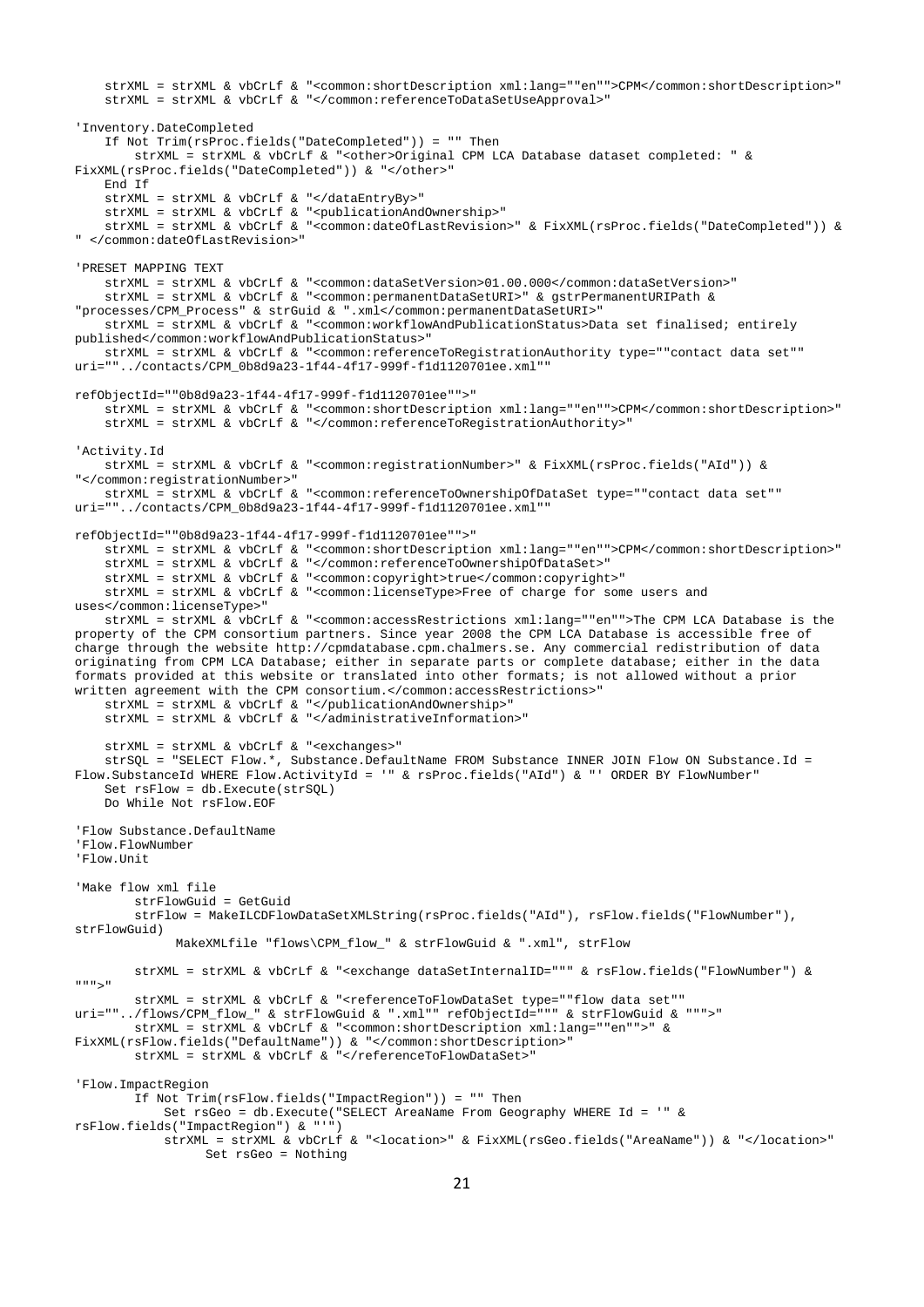```
 Else
             strXML = strXML & vbCrLf & "<location/>"
         End If
'Flow.SubType
        strXML = strXML & vbCrLf & "<exchangeDirection>" & rsFlow.fields("SubType") & 
"</exchangeDirection>"
'Flow.Quantity
'Flow.QuantityMin
'Flow.QuantityMax
'Flow.Unit
         strQuantity = ""
         strQuantityMin = ""
        strQuantityMax = "" Select Case rsFlow.fields("unit")
         Case "kg", "MJ", "m2", "m3", "Nm3", "m3sub", "m3 fub", "kBq", "m2a", "m2 year", "m3a", "tonne 
km", "m", "pce", "pkm"
             'no need to convert unit
             If Not Trim(rsFlow.fields("Quantity")) = "" Then
                strQuantity = Replace(rsFlow.fields("Quantity"), ".", ",")
             End If
             If Not Trim(rsFlow.fields("QuantityMin")) = "" Then
                 strQuantityMin = FormatSci(Replace(rsFlow.fields("QuantityMin"), ".", ","))
             End If
             If Not Trim(rsFlow.fields("QuantityMax")) = "" Then
                 strQuantityMax = FormatSci(Replace(rsFlow.fields("QuantityMax"), ".", ","))
             End If
 Case "tonne", "g", "mg", "ug", "ng"
 If Not Trim(rsFlow.fields("Quantity")) = "" Then
                 strQuantity = FormatSci(UnitConversion(CDbl(Replace(rsFlow.fields("Quantity"), ".", 
",")), rsFlow.fields("unit"), "kg"))
             End If
             If Not Trim(rsFlow.fields("QuantityMin")) = "" Then
                 strQuantityMin = FormatSci(UnitConversion(CDbl(Replace(rsFlow.fields("QuantityMin"), 
".", ",")), rsFlow.fields("unit"), "kg"))
             End If
             If Not Trim(rsFlow.fields("QuantityMax")) = "" Then
                 strQuantityMax = FormatSci(UnitConversion(CDbl(Replace(rsFlow.fields("QuantityMax"), 
".", ",")), rsFlow.fields("unit"), "kg"))
            End If
         Case "TJ", "GJ", "GWh", "MWh", "kJ", "kWh", "kcal", "kJ", "J", "Wh"
             If Not Trim(rsFlow.fields("Quantity")) = "" Then
                 strQuantity = FormatSci(UnitConversion(CDbl(Replace(rsFlow.fields("Quantity"), ".", 
",")), rsFlow.fields("unit"), "MJ"))
             End If
             If Not Trim(rsFlow.fields("QuantityMin")) = "" Then
                 strQuantityMin = FormatSci(UnitConversion(CDbl(Replace(rsFlow.fields("QuantityMin"), 
".", ",")), rsFlow.fields("unit"), "MJ"))
             End If
             If Not Trim(rsFlow.fields("QuantityMax")) = "" Then
                strQuantityMax = FormatSci(UnitConversion(CDbl(Replace(rsFlow.fields("QuantityMax"), 
".", ",")), rsFlow.fields("unit"), "MJ"))
             End If
         Case "km2", "ha", "mm2"
             If Not Trim(rsFlow.fields("Quantity")) = "" Then
                 strQuantity = FormatSci(UnitConversion(CDbl(Replace(rsFlow.fields("Quantity"), ".", 
",")), rsFlow.fields("unit"), "m2"))
             End If
             If Not Trim(rsFlow.fields("QuantityMin")) = "" Then
                 strQuantityMin = FormatSci(UnitConversion(CDbl(Replace(rsFlow.fields("QuantityMin"), 
".", ",")), rsFlow.fields("unit"), "m2"))
             End If
             If Not Trim(rsFlow.fields("QuantityMax")) = "" Then
                 strQuantityMax = FormatSci(UnitConversion(CDbl(Replace(rsFlow.fields("QuantityMax"), 
".", ",")), rsFlow.fields("unit"), "m2"))
             End If
         Case "m3", "l", "cm3", "ml"
             If Not Trim(rsFlow.fields("Quantity")) = "" Then
                 strQuantity = FormatSci(UnitConversion(CDbl(Replace(rsFlow.fields("Quantity"), ".", 
",")), rsFlow.fields("unit"), "m3"))
             End If
             If Not Trim(rsFlow.fields("QuantityMin")) = "" Then
                strQuantityMin = FormatSci(UnitConversion(CDbl(Replace(rsFlow.fields("QuantityMin"), 
".", ",")), rsFlow.fields("unit"), "m3"))
             End If
             If Not Trim(rsFlow.fields("QuantityMax")) = "" Then
```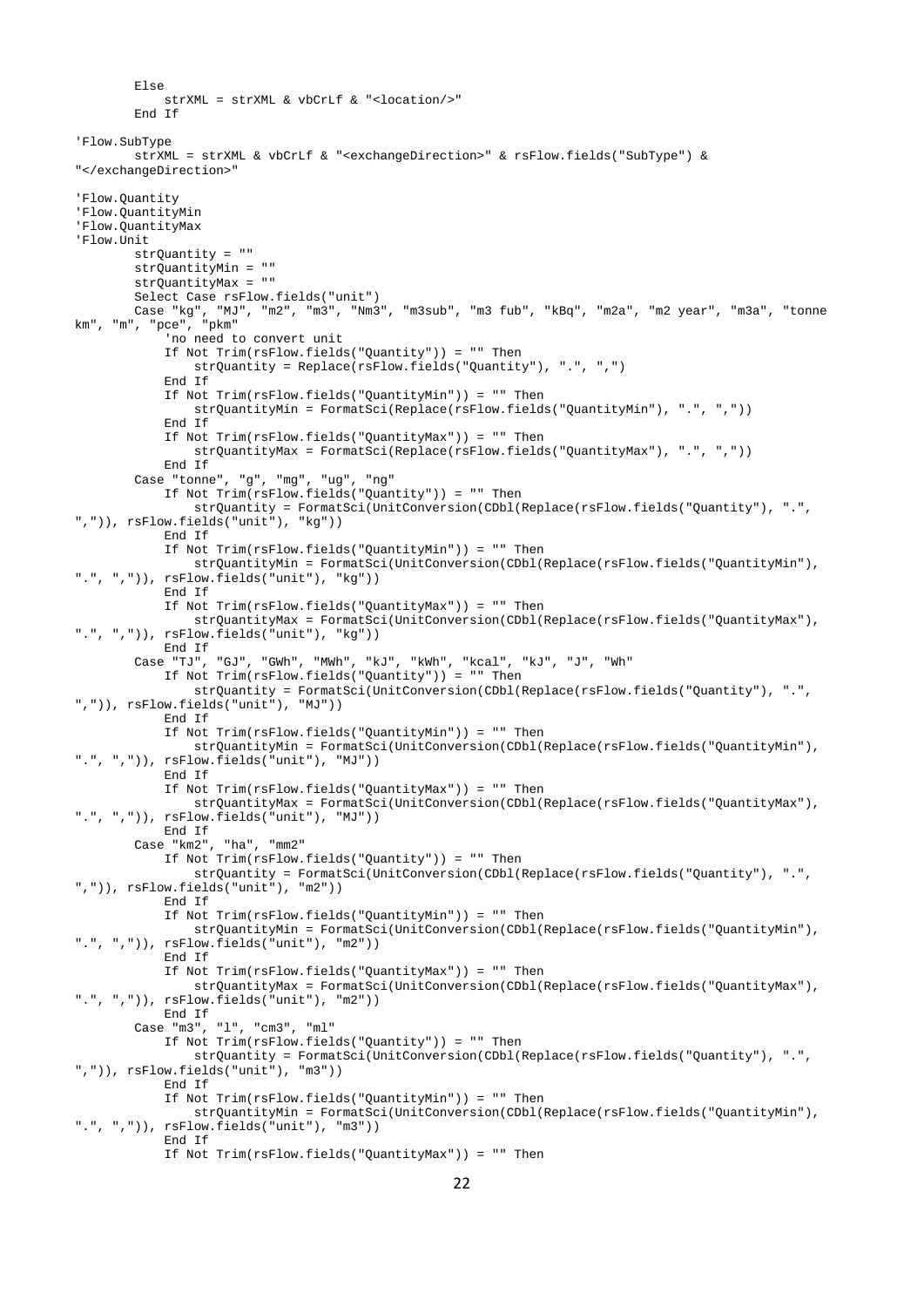```
 strQuantityMax = FormatSci(UnitConversion(CDbl(Replace(rsFlow.fields("QuantityMax"), 
".", ",")), rsFlow.fields("unit"), "m3"))
             End If
         Case "Bq"
             If Not Trim(rsFlow.fields("Quantity")) = "" Then
                 strQuantity = FormatSci(UnitConversion(CDbl(Replace(rsFlow.fields("Quantity"), ".", 
",")), rsFlow.fields("unit"), "kBq"))
             End If
             If Not Trim(rsFlow.fields("QuantityMin")) = "" Then
                 strQuantityMin = FormatSci(UnitConversion(CDbl(Replace(rsFlow.fields("QuantityMin"), 
".", ",")), rsFlow.fields("unit"), "kBq"))
             End If
             If Not Trim(rsFlow.fields("QuantityMax")) = "" Then
                 strQuantityMax = FormatSci(UnitConversion(CDbl(Replace(rsFlow.fields("QuantityMax"), 
".", ",")), rsFlow.fields("unit"), "kBq"))
             End If
         Case "kgkm"
             If Not Trim(rsFlow.fields("Quantity")) = "" Then
                 strQuantity = FormatSci(UnitConversion(CDbl(Replace(rsFlow.fields("Quantity"), ".", 
",")), rsFlow.fields("unit"), "tonne km"))
             End If
             If Not Trim(rsFlow.fields("QuantityMin")) = "" Then
                 strQuantityMin = FormatSci(UnitConversion(CDbl(Replace(rsFlow.fields("QuantityMin"), 
".", ",")), rsFlow.fields("unit"), "tonne km"))
             End If
             If Not Trim(rsFlow.fields("QuantityMax")) = "" Then
                 strQuantityMax = FormatSci(UnitConversion(CDbl(Replace(rsFlow.fields("QuantityMax"), 
".", ",")), rsFlow.fields("unit"), "tonne km"))
             End If
         End Select
         strXML = strXML & vbCrLf & "<meanAmount>" & Replace(strQuantity, ",", ".") & "</meanAmount>"
         strXML = strXML & vbCrLf & "<resultingAmount>" & Replace(strQuantity, ",", ".") & 
"</resultingAmount>"
         strXML = strXML & vbCrLf & "<minimumAmount>" & Replace(strQuantityMin, ",", ".") & 
"</minimumAmount>"
         strXML = strXML & vbCrLf & "<maximumAmount>" & Replace(strQuantityMax, ",", ".") & 
"</maximumAmount>"
         If Not Trim(rsFlow.fields("MetaId")) = "" Then
             Set rsFlowQMD = db.Execute("SELECT * From QMetaData WHERE Id = '" & rsFlow.fields("MetaId") 
\& "'")
'Flow QMD.LitteratureRef
             If Not Trim(rsFlowQMD.fields("LitteratureRef")) = "" Then
                strXML = strXML & vbCrLf & "<referencesToDataSource>"
                strXML = strXML & vbCrLf & "<referenceToDataSource type=""flow data set"" uri="""" 
refObjectId="""">"
                strXML = strXML & vbCrLf & "<common:shortDescription xml:lang=""en"">" & 
FixXML(rsFlowQMD.fields("LitteratureRef")) & "</common:shortDescription>"
                strXML = strXML & vbCrLf & "</referenceToDataSource>"
                strXML = strXML & vbCrLf & "</referencesToDataSource>"
             End If
'Flow QMD.Datatype
'Flow QMD.Method
'Flow QMD.DateConcieved
'Flow QMD.Represents
'Flow QMD.Notes
             strFlowComment = ""
             If Not Trim(rsFlowQMD.fields("DataType")) = "" Then
                 strFlowComment = "Derivation: " & rsFlowQMD.fields("DataType") & vbCrLf
             End If
             If Not Trim(rsFlowQMD.fields("Method")) = "" Then
                 strFlowComment = strFlowComment & " Method: " & rsFlowQMD.fields("Method") & vbCrLf
             End If
             If Not Trim(rsFlowQMD.fields("DateConceived")) = "" Then
                 strFlowComment = strFlowComment & " DateConcieved: " & rsFlowQMD.fields("Method") & 
vbCrLf
             End If
             If Not Trim(rsFlowQMD.fields("Represents")) = "" Then
                 strFlowComment = strFlowComment & " Represents: " & rsFlowQMD.fields("Represents") & 
vbCrLf
             End If
             If Not Trim(rsFlowQMD.fields("Notes")) = "" Then
                 strFlowComment = strFlowComment & " Notes: " & rsFlowQMD.fields("Notes") & vbCrLf
             End If
```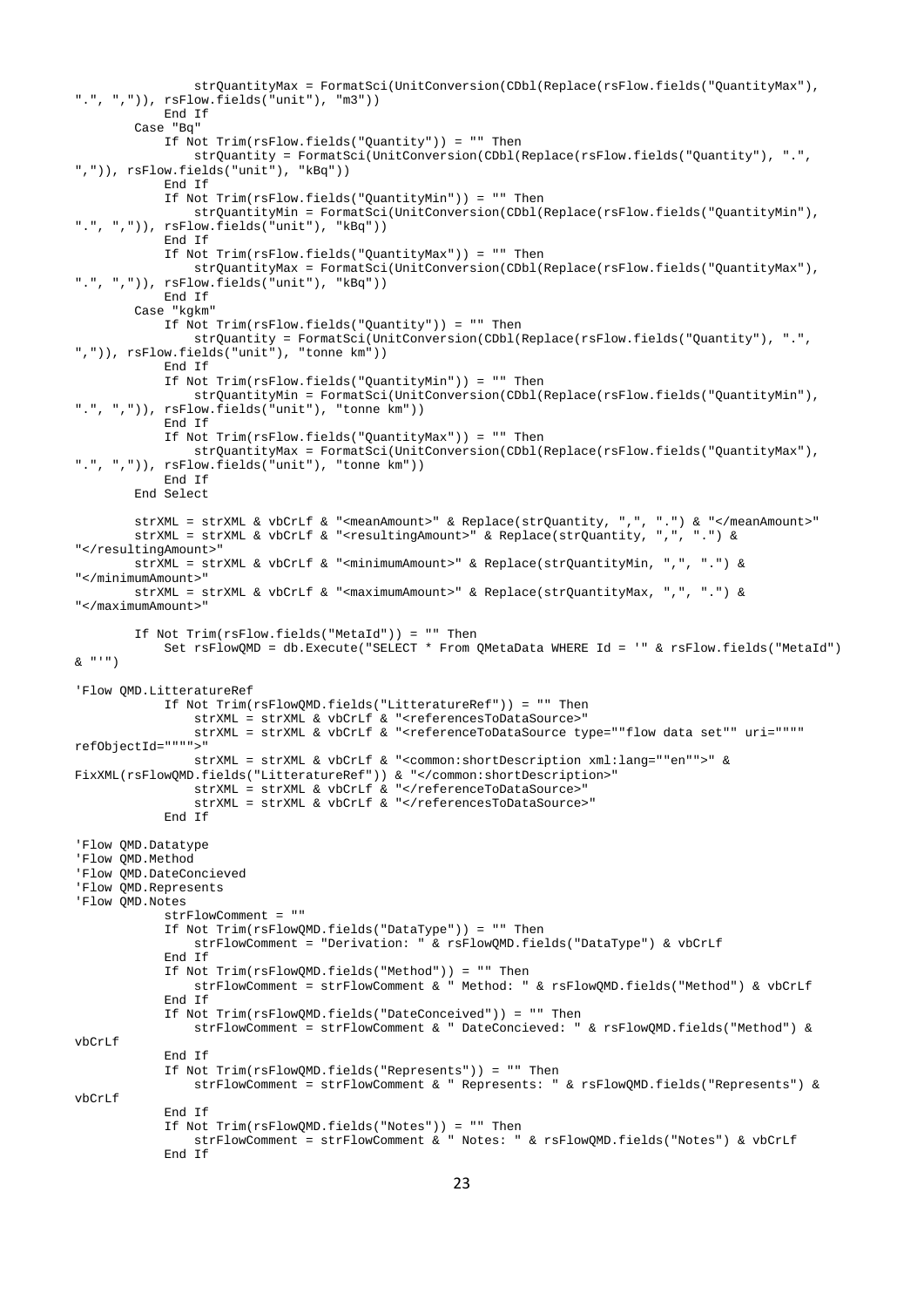```
 If Not strFlowComment = "" Then
                strXML = strXML & vbCrLf & "<generalComment>" & FixXML(strFlowComment) & 
"</generalComment>"
             End If
                   Set rsFlowQMD = Nothing
         Else
            strXML = strXML & vbCrLf & "<referencesToDataSource/>"
         End If
         strXML = strXML & vbCrLf & "</exchange>"
         rsFlow.MoveNext
     Loop
     Set rsFlow = Nothing
     strXML = strXML & vbCrLf & "</exchanges>"
     strXML = strXML & vbCrLf & "</processDataSet>"
     MakeILCDProcessDataSetXMLString = strXML
     Set rsProc = Nothing
End Function
Function MakeILCDFlowDataSetXMLString(ActivityId, FlowNumber, strGuid)
'response.write "f1 <br>> <br/> & ActivityId & " nr: " & FlowNumber
     Set rsFlow = db.Execute("SELECT Flow.ActivityId, Flow.FlowNumber, Flow.SubType, Flow.Category, 
Flow.Quantity, Flow.QuantityMin, Flow.QuantityMax, Flow.StandardDev, Flow.Unit, Flow.ImpactMedia, 
Flow.ImpactRegion, Flow.MetaId, Flow.SubstanceID, (SELECT Substance.DefaultName as DName FROM Substance 
WHERE Substance.Id = Flow.SubstanceId) as DefaultName, (SELECT Geography.AreaName as GName FROM 
Geography WHERE Geography.ID=Flow.ImpactRegion) as GeoName FROM Flow WHERE Flow.ActivityID = '" & 
ActivityId \& "' AND Flow.FlowNumber = " \& FlowNumber)
     strXML = "<?xml version=""1.0"" encoding=""UTF-8""?>"
    strXML = strXML & vbCrLf & "<?xml-stylesheet type='text/xsl' href='../../stylesheets/flow2html.xsl' 
?>"
    strXML = strXML & vbCrLf & "<flowDataSet xmlns=""http://lca.jrc.it/ILCD/Flow"" 
xmlns:common=""http://lca.jrc.it/ILCD/Common"" xmlns:xsi=""http://www.w3.org/2001/XMLSchema-instance"" 
version=""1.1"" xsi:schemaLocation=""http://lca.jrc.it/ILCD/Flow ../../schemas/ILCD_FlowDataSet.xsd"">"
     strXML = strXML & vbCrLf & "<flowInformation>"
     strXML = strXML & vbCrLf & "<dataSetInformation>"
     strXML = strXML & vbCrLf & "<common:UUID>" & strGuid & "</common:UUID>"
'Flow Substance.DefaultName
    strXML = strXML & vbCrLf & "<name>"
       strXML = strXML & vbCrLf & "<br />baseName xml:lang=""en"">" & FixXML(rsFlow.fields("DefaultName"))
& "</baseName>"
     strXML = strXML & vbCrLf & "</name>"
'Flow.SubType
'Flow.Category
'Flow.ImpactMedia
     Select Case rsFlow.fields("Category")
     Case "Product"
        strFlowType = "Product"
     Case "Input Product"
        strFlowType = "Product"
     Case "By-product"
        strFlowType = "Product"
     Case "Co-product"
        strFlowType = "Product"
     Case "Refined resource"
        strFlowType = "Product"
     Case "Cargo"
        strFlowType = "Product"
     Case "Emission"
        strFlowType = "Elementary"
     Case "Natural resource"
        strFlowType = "Elementary"
     Case "Resource"
```

```
24
```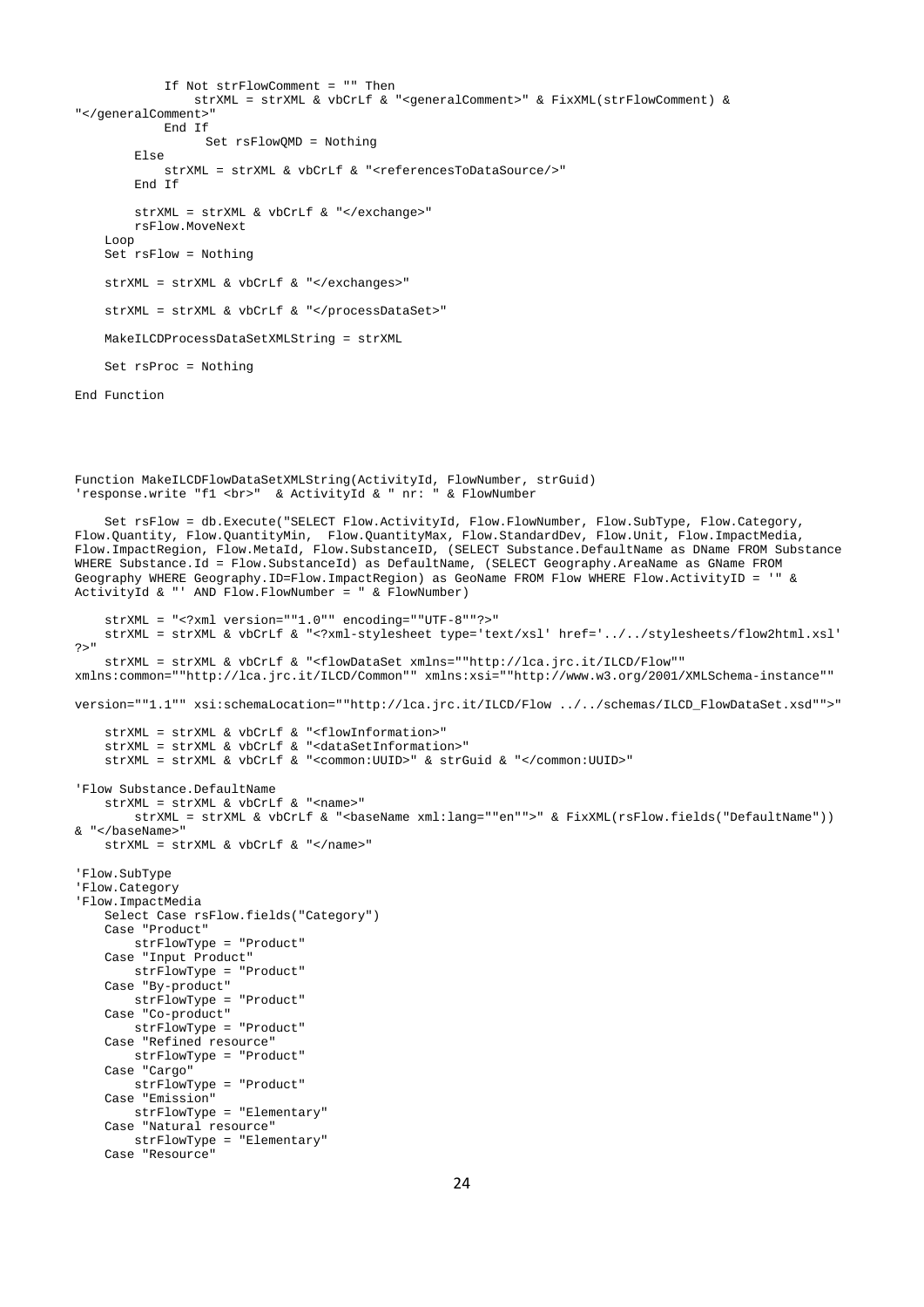```
 strFlowType = "Elementary"
     Case "Waste"
        strFlowType = "Waste"
     Case "Residue"
         strFlowType = "Waste"
     End Select
    strXML = strXML & vbCrLf & "<classificationInformation>"
     if strFlowType = "Elementary" then
         strXML = strXML & vbCrLf & "<common:elementaryFlowCategorization>"
        strXML = strXML & vbCrLf & "<common:category level=""0"">" & rsFlow.fields("Category") & 
"</common:category>"
         If Not Trim(rsFlow.fields("ImpactMedia")) = "" Then
             If rsFlow.fields("SubType") = "Input" Then
                strXML = strXML & vbCrLf & "<common:category level=""1"">" & rsFlow.fields("Category") 
& " from " & FixXML(rsFlow.fields("ImpactMedia")) & "</common:category>"
            Else
                 strXML = strXML & vbCrLf & "<common:category level=""1"">" & rsFlow.fields("Category") 
& " to " & FixXML(rsFlow.fields("ImpactMedia")) & "</common:category>"
            End If
         End If
         strXML = strXML & vbCrLf & "</common:elementaryFlowCategorization>"
     Else
         strXML = strXML & vbCrLf & "<common:classification>"
         strXML = strXML & vbCrLf & "<common:class level=""0"">" & rsFlow.fields("Category") & 
"</common:class>"
        If Not Trim(rsFlow.fields("ImpactMedia")) = "" Then
             If rsFlow.fields("SubType") = "Input" Then
                 strXML = strXML & vbCrLf & "<common:class level=""1"">" & rsFlow.fields("Category") & " 
from " & FixXML(rsFlow.fields("ImpactMedia")) & "</common:class>"
             Else
                strXML = strXML & vbCrLf & "<common:class level=""1"">" & rsFlow.fields("Category") & " 
to " & FixXML(rsFlow.fields("ImpactMedia")) & "</common:class>"
            End If
         End If
         strXML = strXML & vbCrLf & "</common:classification>"
     End If
     strXML = strXML & vbCrLf & "</classificationInformation>"
     strXML = strXML & vbCrLf & "</dataSetInformation>"
     strXML = strXML & vbCrLf & "<quantitativeReference>"
     strXML = strXML & vbCrLf & "<referenceToReferenceFlowProperty>0</referenceToReferenceFlowProperty>"
     strXML = strXML & vbCrLf & "</quantitativeReference>"
     strXML = strXML & vbCrLf & "</flowInformation>"
     strXML = strXML & vbCrLf & "<modellingAndValidation>"
     strXML = strXML & vbCrLf & "<LCIMethod>"
     strXML = strXML & vbCrLf & "<typeOfDataSet>" & strFlowType & " flow</typeOfDataSet>"
     strXML = strXML & vbCrLf & "</LCIMethod>"
'PRESET MAPPING TEXT
     strXML = strXML & vbCrLf & "<complianceDeclarations>"
    strXML = strXML & vbcrLf & vcompliance> strXML = strXML & vbCrLf & "<common:referenceToComplianceSystem 
uri=""../sources/ILCD_Compliance_88d4f8d9-60f9-43d1-9ea3-329c10d7d727.xml"" type=""source data set"">"
         strXML = strXML & vbCrLf & "<common:shortDescription>ILCD Data Network 
compliance</common:shortDescription>"
         strXML = strXML & vbCrLf & "</common:referenceToComplianceSystem>"
         strXML = strXML & vbCrLf & "<common:approvalOfOverallCompliance>Not 
defined</common:approvalOfOverallCompliance>"
     strXML = strXML & vbCrLf & "</compliance>"
     strXML = strXML & vbCrLf & "</complianceDeclarations>"
     strXML = strXML & vbCrLf & "</modellingAndValidation>"
'PRESET MAPPING TEXT
    strXML = strXML & vbCrLf & "<administrativeInformation>"
     strXML = strXML & vbCrLf & "<dataEntryBy>"
     strXML = strXML & vbCrLf & "<common:timeStamp>" & Date & "T" & FormatDateTime(Now, 3) & 
"+01:00</common:timeStamp>"
    strXML = strXML & vbCrLf & "<common:referenceToDataSetFormat type=""source data set"" uri = 
""../sources/CPM_LCA_Database_SPINE_Format_d4c9462b-f7aa-467a-85ef-b369960fa732.xml""
```

```
refObjectId=""d4c9462b-f7aa-467a-85ef-b369960fa732"">"
```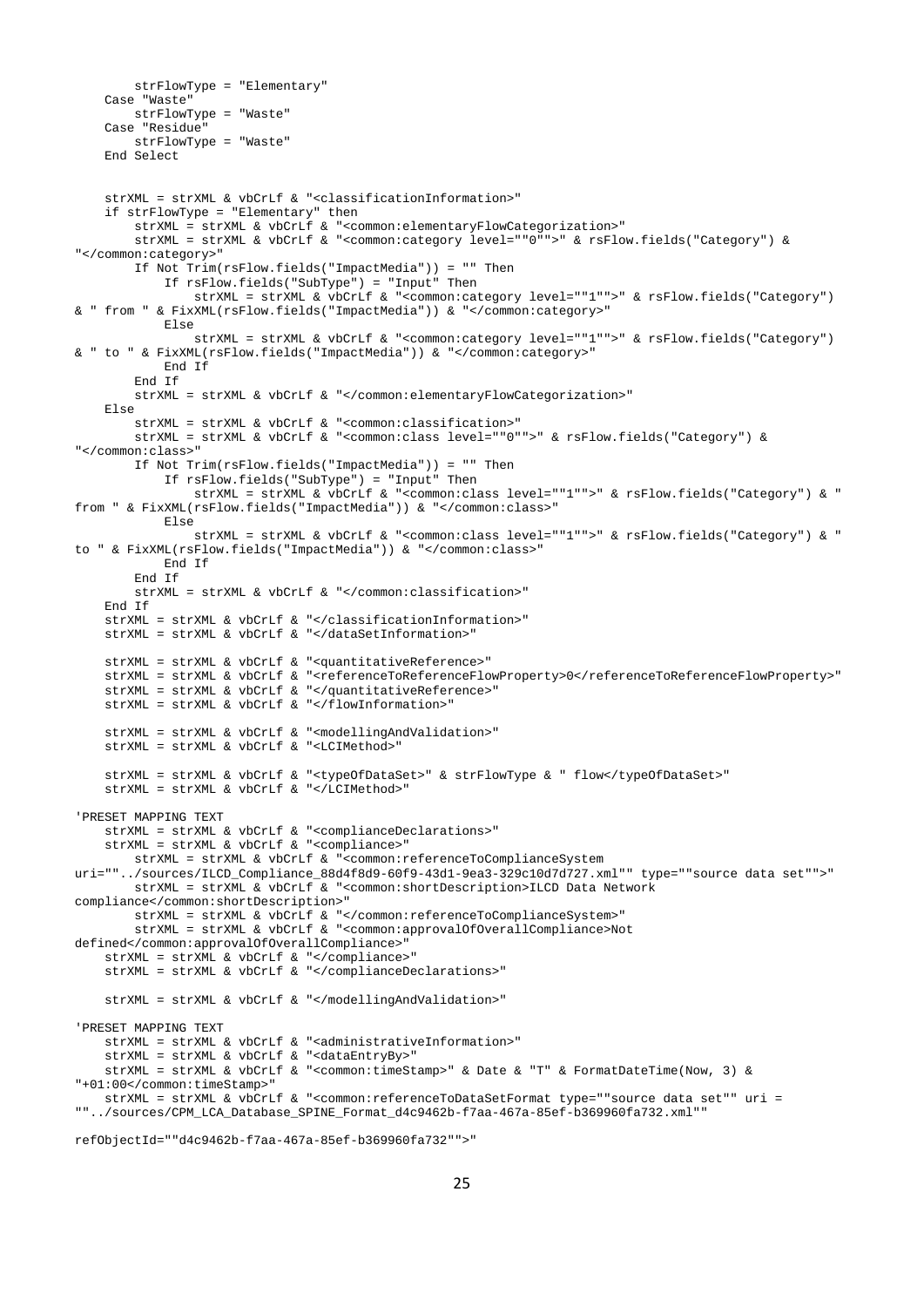```
 strXML = strXML & vbCrLf & "<common:shortDescription>CPM LCA Database SPINE 
format</common:shortDescription>"
     strXML = strXML & vbCrLf & "</common:referenceToDataSetFormat>"
    strXML = strXML & vbCrLf & "<common:referenceToPersonOrEntityEnteringTheData 
uri=""../contacts/CPM_0b8d9a23-1f44-4f17-999f-f1d1120701ee.xml"" type=""contact data set"" 
refObjectId=""0b8d9a23-1f44-4f17-999f-f1d1120701ee"">"
     strXML = strXML & vbCrLf & "<common:shortDescription xml:lang=""en"">CPM Swedish Life Cycle Center 
- LCA Database</common:shortDescription>"
     strXML = strXML & vbCrLf & "</common:referenceToPersonOrEntityEnteringTheData>"
     strXML = strXML & vbCrLf & "</dataEntryBy>"
     strXML = strXML & vbCrLf & "<publicationAndOwnership>"
     strXML = strXML & vbCrLf & "<common:dataSetVersion>01.00.000</common:dataSetVersion>"
     strXML = strXML & vbCrLf & "<common:permanentDataSetURI>" & gstrPermanentURIPath & 
"flows/CPM_flow_" & strGuid & ".xml</common:permanentDataSetURI>"
    strXML = strXML & vbCrLf & "<common:referenceToOwnershipOfDataSet uri=""../contacts/CPM_0b8d9a23-
1f44-4f17-999f-f1d1120701ee.xml"" type=""contact data set"" 
refObjectId=""0b8d9a23-1f44-4f17-999f-f1d1120701ee"">"
    strXML = strXML & vbCrLf & "<common:shortDescription xml:lang=""en"">CPM Swedish Life Cycle Center 
- LCA Database</common:shortDescription>"
     strXML = strXML & vbCrLf & "</common:referenceToOwnershipOfDataSet>"
     strXML = strXML & vbCrLf & "</publicationAndOwnership>"
     strXML = strXML & vbCrLf & "</administrativeInformation>"
     strXML = strXML & vbCrLf & "<flowProperties>"
     strXML = strXML & vbCrLf & "<flowProperty dataSetInternalID=""0"">"
'Flow.Unit
     strUri = ""
     strRefObjId = ""
     strEntity = "undefined unit"
     Select Case rsFlow.fields("unit")
     Case "kg", "tonne", "g", "mg", "ug", "ng"
         strUri = "../flowproperties/Mass_08f485ac-ed8d-4764-b8f6-ed3c220abdb8.xml"
        strRefObjId = "08f485ac-ed8d-4764-b8f6-ed3c220abdb8" strEntity = "Mass"
     Case "MJ", "TJ", "GJ", "GWh", "MWh", "kJ", "kWh", "kcal", "kJ", "J", "Wh"
         strUri = "../flowproperties/Net_calorific_value_cb0f1996-b781-48f0-83d0-d4c0eb002fd6.xml"
         strRefObjId = "cb0f1996-b781-48f0-83d0-d4c0eb002fd6"
         strEntity = "Net_calorific_value"
     Case "m2", "km2", "ha", "mm2"
         strUri = "../flowproperties/Area_4dacb230-6e13-4250-8371-dc59641d89c8.xml"
         strRefObjId = "4dacb230-6e13-4250-8371-dc59641d89c8"
         strEntity = "Area"
     Case "m3", "Nm3", "m3sub", "m3 fub", "l", "cm3", "ml"
         strUri = "../flowproperties/Volume_dce009b7-a56a-4274-be6b-d17ded68a5bf.XML"
         strRefObjId = "dce009b7-a56a-4274-be6b-d17ded68a5bf"
         strEntity = "Volume"
     Case "kBq", "Bq"
         strUri = "../flowproperties/Radioactivity_3135446d-27f9-4d92-8d53-e2bd65650a26.xml"
         strRefObjId = "3135446d-27f9-4d92-8d53-e2bd65650a26"
         strEntity = "Radioactivity"
     Case "m2a", "m2 year"
         strUri = "../flowproperties/Area_time_df96e341-9c3a-4f28-aa21-9f05666667be.xml"
         strRefObjId = "df96e341-9c3a-4f28-aa21-9f05666667be"
         strEntity = "Area_time"
     Case "m3a"
        strUri = "../flowproperties/Volume_time_a24cb362-0c2f-4a49-9139-9046eede88a7.xml"
         strRefObjId = "a24cb362-0c2f-4a49-9139-9046eede88a7"
         strEntity = "Volume_time"
     Case "tonne km", "kgkm"
         strUri = "../flowproperties/Mass_length_838aaa21-0117-11db-92e3-0800200c9a66_02.01.000.xml"
         strRefObjId = "838aaa21-0117-11db-92e3-0800200c9a66"
         strEntity = "Mass_length"
     Case "m"
         strUri = "../flowproperties/Length_5d298ca0-0523-4407-bbb8-99476e49d91e.xml"
         strRefObjId = "5d298ca0-0523-4407-bbb8-99476e49d91e.xml"
         strEntity = "Length"
     Case "pce"
         strUri = "../flowproperties/Number_91797c96-7672-4121-ab91-553315d3b2c7.xml"
         strRefObjId = "91797c96-7672-4121-ab91-553315d3b2c7.xml"
         strEntity = "Number"
     Case "pkm"
         strUri = "../flowproperties/Person_distance_b0dc5ff7-41a6-4519-ae20-7a833c9b39cc.xml"
         strRefObjId = "b0dc5ff7-41a6-4519-ae20-7a833c9b39cc.xml"
```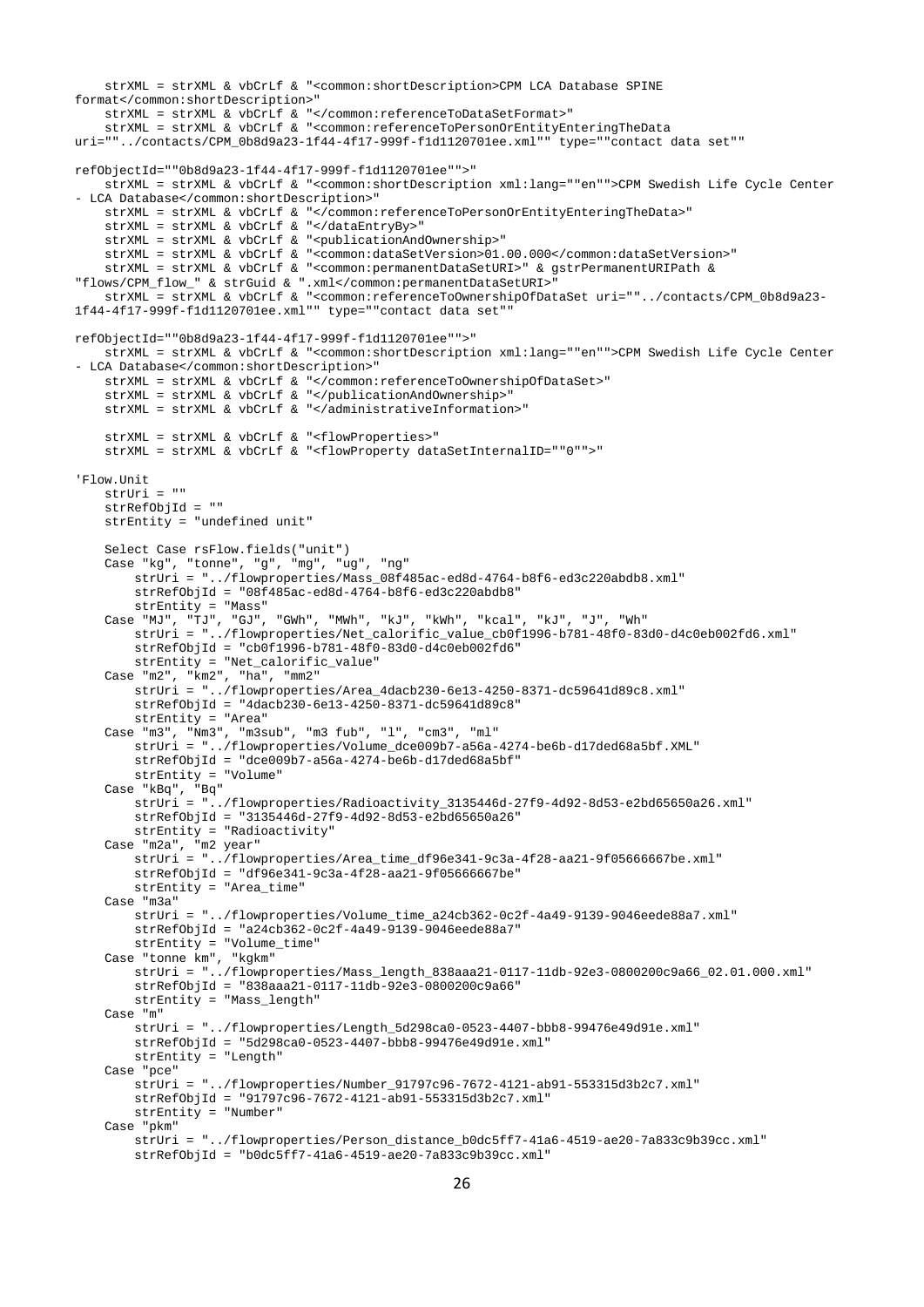```
 strEntity = "Person_distance"
     End Select
     strXML = strXML & vbCrLf & "<referenceToFlowPropertyDataSet uri=""" & strUri & """ type=""flow 
property data set"" refObjectId=""" & strRefObjId & """>"
     strXML = strXML & vbCrLf & "<common:shortDescription xml:lang=""en"">" & strEntity & 
"</common:shortDescription>"
    strXML = strXML & vbCrLf & "</referenceToFlowPropertyDataSet>"
'PRESET MAPPING TEXT
     strXML = strXML & vbCrLf & "<meanValue>1.0</meanValue>"
     strXML = strXML & vbCrLf & "<minimumValue>1.0</minimumValue>"
    strXML = strXML & vbCrLf & "<maximumValue>1.0</maximumValue>"
     strXML = strXML & vbCrLf & "<uncertaintyDistributionType>undefined</uncertaintyDistributionType>"
     strXML = strXML & vbCrLf & "<relativeStandardDeviation95In>0</relativeStandardDeviation95In>"
     strXML = strXML & vbCrLf & "<dataDerivationTypeStatus>Measured</dataDerivationTypeStatus>"
     strXML = strXML & vbCrLf & "</flowProperty>"
     strXML = strXML & vbCrLf & "</flowProperties>"
     strXML = strXML & vbCrLf & "</flowDataSet>"
     rsFlow.Close
     Set rsFlow = Nothing
     MakeILCDFlowDataSetXMLString = strXML
End Function
Function GetJuridicalPersonString(JId)
     Set rsJP = db.Execute("SELECT * FROM JuridicalPerson WHERE Id = '" & JId & "'")
     strJP = Trim(rsJP.fields("Name"))
    If Not Trim(rsJP.fields("MailAddress")) = "" Then
         strJP = strJP & " " & rsJP.fields("MailAddress")
     End If
    If Not Trim(rsJP.fields("Telephone")) = "" Then
         strJP = strJP & ", tel: " & rsJP.fields("Telephone")
     End If
     If Not Trim(rsJP.fields("Fax")) = "" Then
        strJP = strJP & ", fax: " & rsJP.fields("Fax")
     End If
     GetJuridicalPersonString = strJP
     Set rsFlow = Nothing
End Function
Function GetGuid()
    Set TypeLib = CreateObject("Scriptlet.TypeLib")
    strGuid = Mid(CStr(TypeLib.Guid), 2, 36)
    strGuid = LCase(strGuid)
    GetGuid = strGuid
    Set TypeLib = Nothing
End Function
Function UnitConversion(value, unit, baseUnit)
    Set rsUC = db.Execute("SELECT * FROM UnitConversion WHERE UnitName ='" & unit & "' AND 
BaseUnitName='" & baseUnit & "'")
    If Not rsUC.EOF Then
       UnitConversion = value / CDbl(Replace(rsUC.fields("Factor"), ".", ",")) +
CDbl(Replace(rsUC.fields("Offset"), ".", ",")) 
     Else
        UnitConversion = "no conversion found"
     End If
     Set rsUC = Nothing
End Function
Function FormatSci(floVal)
   floAbsVal = Abs(floVal)
   If floAbsVal <> 0 And (floAbsVal > 1000 Or floAbsVal < 0.1) Then
     intSgnVal = Sgn(floVal)
     intScale = Int(Log(floAbsVal) / Log(10))
   floScaled = floAbsVal / (10 \t{^{\circ}} intScale)
    FormatSci = CStr(intSgnVal * floScaled) & "E" & CStr(intScale)
   Else
    FormatSci = CStr(floVal)
   End If
End Function
Function FixXML(s)
   s = Replace(s, "&", "&")
```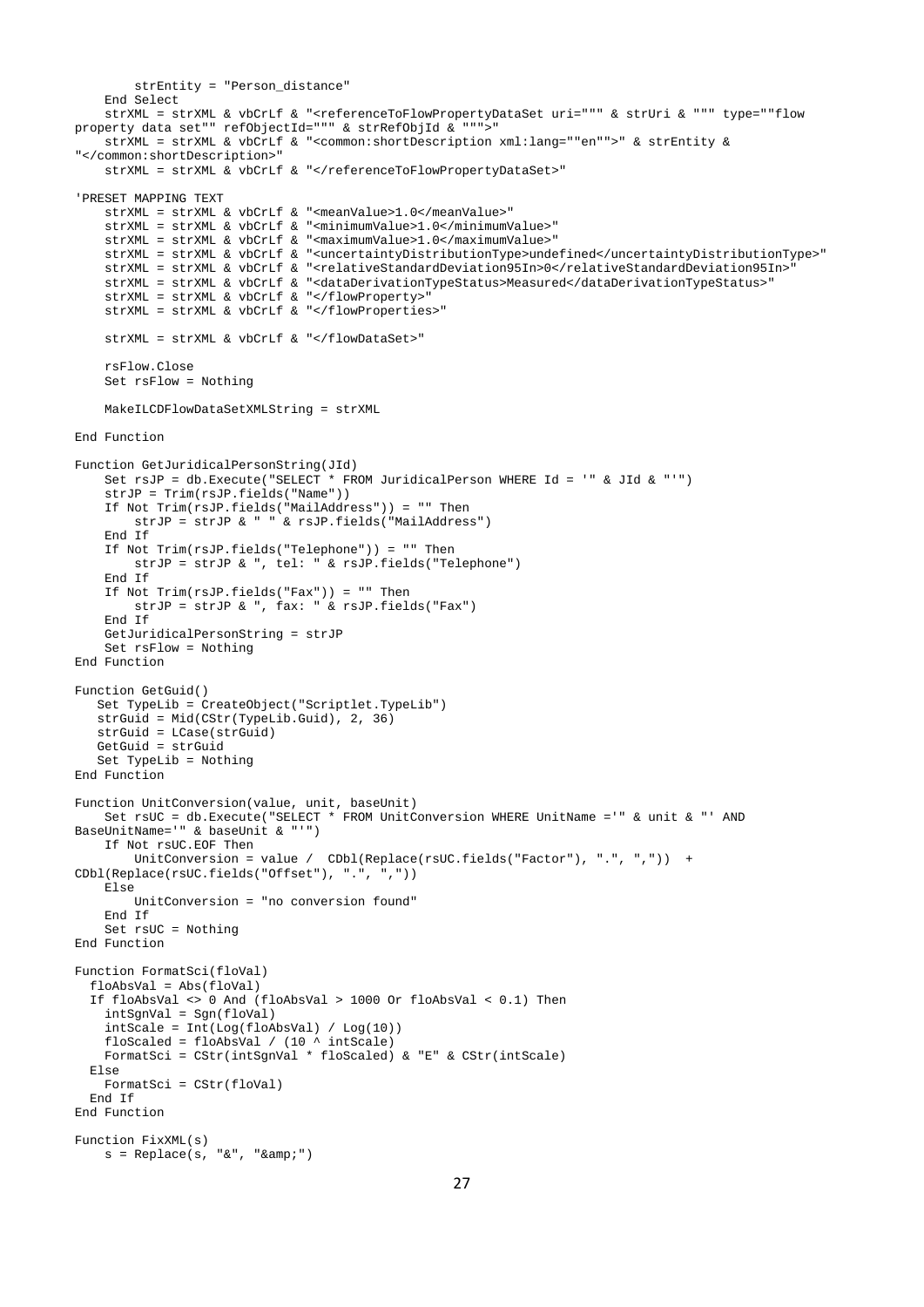```
 s = Replace(s, "<", "&lt;")
s = Replace(s, ">", ">")
   FixXML = sEnd Function
Function MakeXMLfile(FileName, strText)
 Set fs = CreateObject("Scripting.FileSystemObject")
 'syntax: object.CreateTextFile filename [, overwrite[, unicode]]
   Set f = fs.CreateTextFile(gstrPath & FileName, True, True)
   f.write (strText)
   f.Close
 Set f = Nothing
 Set fs = Nothing
End Function
```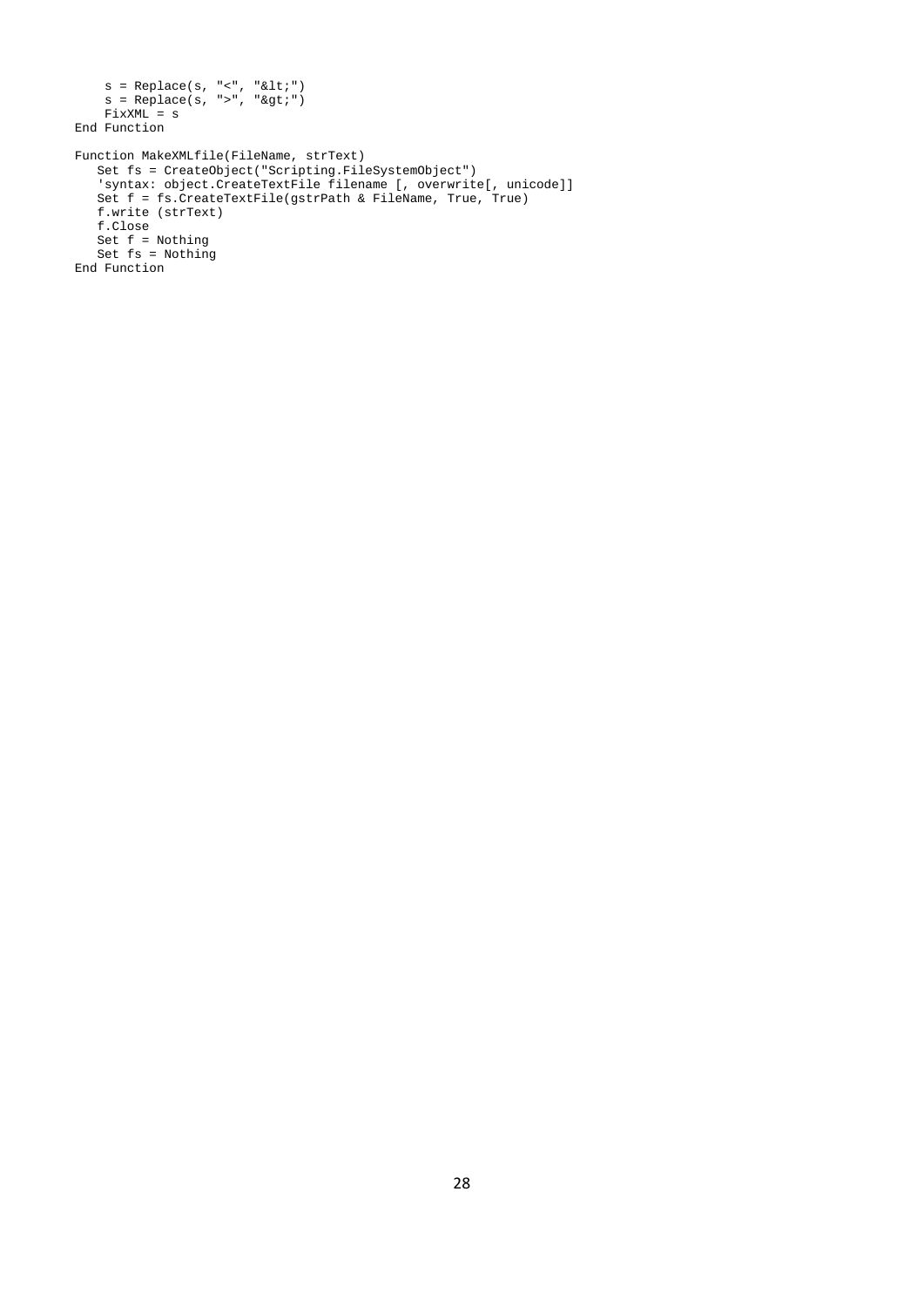### **Appendix B Excerpt from Project description**

## **Konvertering av livscykeldata till internationell standard (Life cycle data conversion to international standard)**

#### **Sammanfattning**

Tillgång på produktrelaterad miljödata är en nödvändighet för att beräkna produkter och tjänsters miljöprestanda. Sverige var tidigt ute med att redan under 90-talet bygga upp en databas för produktrelaterad miljödata (CPM LCA Database). Denna databas innehåller idag ca 700 dataset vilka är fritt tillgängliga på nätet. Under senare år har ett nytt internationellt format för produktrelaterad miljödata tagits fram (ILCD-format). Projektets mål är att utveckla en konverteringsfunktion som översätter datamängderna inom CPM LCA Database till ILCDformat. Syftet är att på så sätt öka tillgängligheten av produktrelaterad miljödata som kan användas för att bedöma och förbättra produkters miljöprestanda. Detta är till stor nytta för framförallt små och medelstora företag som inte har möjlighet att investera i kommersiella databaser. Databasen i sig utgör en viktig infrastruktur för att tillgängliggöra och kommunicera data från svensk forskning och industri internationellt.

#### **Syfte och mål**

Projektet syftar till att öka tillgängligheten av produktrelaterad miljödata som kan användas för att bedöma och förbättra produkters miljöprestanda. Detta görs genom att utveckla en konverteringsfunktion som översätter datamängderna inom CPM LCA Database till det internationella standardformatet ILCD. Produktrelaterad miljödata är en nödvändighet för att beräkna produkter och tjänsters miljöprestanda i exempelvis carbon footprints eller fulla livscykelanalyser (LCA). Tillgången på data är ofta ett av de största hindren för att göra sådana analyser och datainsamlingen är den mest tidskrävande delen av en studie. Det har genom åren utvecklats ett antal olika databaser i olika länder med olika inriktning, och med datamängderna lagrade på olika format. För att harmonisera utvecklingen har European Commission Joint Research Center initierat ILCD; en internationell plattform för livscykeldata (The International Life Cycle Data System). ILCD har arbetat fram ett dataformat som etablerat sig som de-facto världsstandard för miljödata för produkter och processer. Sverige var tidigt ute med att bygga upp en databas för produktrelaterad miljödata (livscykelinventeringsdata) inom kompetenscentret CPM (centrum för produktrelaterad miljöanalys, www.lifecyclecenter.se), kallad "CPM LCA Database". Sedan 2008 finns denna databas fritt tillgänglig på nätet och innehåller idag ca 700 dataset. Den uppdateras kontinuerligt när nya forskningsdata finns tillgänglig [\(http://cpmdatabase.cpm.chalmers.se/\)](http://cpmdatabase.cpm.chalmers.se/). I takt med att allt fler organisationer intresserar sig för att göra olika former av miljöpåverkansberäkningar på produkter ökar också efterfrågan på data. Idag domineras utbudet av data av ett par kommersiella aktörer. Ett flertal mindre öppna databaser finns (däribland CPM LCA Database), och flera initiativ tas även för att bygga upp databaser på nationell- eller sektorsövergripande nivå. De fria datamängderna används framförallt av SME, studenter och andra som inte har möjlighet att investera i kommersiella databaser. Databaser i sig utgör en viktig infrastruktur för att arkivera och tillgängliggöra data från svensk forskning och industri och kan även kommunicera data internationellt.

#### **Resultat**

Den föreslagna anpassningen till ILCD väntas leda till:

• Ökad tillgänglighet, spridning och användning av existerande och kommande datamängder i CPM LCA Database då format kan fås som är kompatibelt med ledande mjukvarutillverkare.